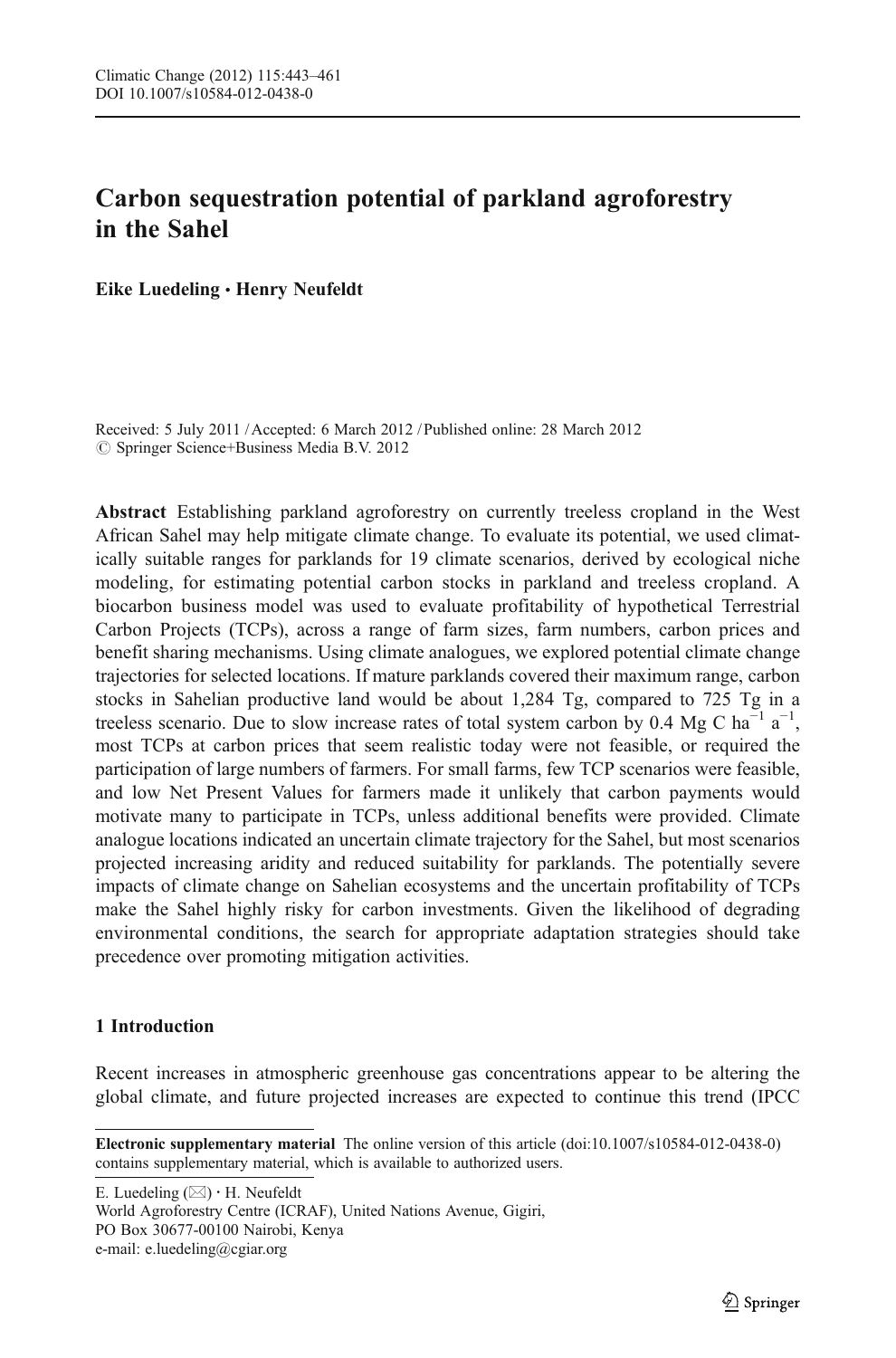[2007\)](#page-16-0). An important strategy for slowing anthropogenic climate change is sequestration of carbon dioxide from the atmosphere (Paustian et al. [1998](#page-17-0); Thomson et al. [2010](#page-17-0)) by raising the carbon stocks of landscapes (Dumanski et al. [1998;](#page-16-0) Smith et al. [2008\)](#page-17-0).

Establishing agroforestry on land that currently has low tree cover has been identified as one of the most promising strategies to raise carbon stocks on currently productive land without compromising food and fiber production (Albrecht and Kandji [2003](#page-15-0); Kuersten and Burschel [1993;](#page-16-0) Montagnini and Nair [2004](#page-17-0)). Agroforestry is the deliberate integration of trees or other woody perennials into field crop or livestock systems, in order to exploit synergies and complementarities between different structural elements of the system. Agroforestry has been shown in many instances to lead to more diverse, more productive and more sustainable agricultural production than less integrated approaches (e.g. Cannell et al. [1996;](#page-16-0) Nair [2007](#page-17-0); Sinclair [1999;](#page-17-0) Van Noordwijk and Lusiana [1998\)](#page-18-0).

Carbon stock increases resulting from conversion of treeless land to agroforestry have been estimated at 3 Mg C ha<sup>-1</sup> a<sup>-1</sup> in tropical regions (IPCC [2000\)](#page-16-0). Conversion of agricultural land to agroforestry has also been reported to entail substantial co-benefits for farmers, such as enhanced soil fertility, resilience to weather extremes and additional sources of farm income (Ajayi et al. [2007](#page-15-0); Garrity [2004](#page-16-0); Sanchez [1995\)](#page-17-0). Tree-based agricultural systems in many parts of the world have been shown to have higher carbon stocks than treeless farming systems (Luedeling et al. [2011;](#page-17-0) Nair et al. [2009a](#page-17-0), [b\)](#page-17-0) and to provide more environmental services (Jose [2009](#page-16-0); Paustian et al. [1998\)](#page-17-0).

Global carbon markets have opened up the possibility of payments to farmers for their contribution to climate change mitigation (Jose [2009](#page-16-0)). Although to date few carbon finance projects have focused on agroforestry, the volume of the combined compliance and voluntary markets in the forestry sector reached  $30.1 \text{ MtCO}_2$ -eq with a value of over US\$133 million in 2010, and market trends promise further growth (Diaz et al. [2011\)](#page-16-0). Since other environmental services are increasingly included in carbon projects, agroforestry is becoming an attractive option for Terrestrial Carbon Projects (TCPs). Wendland et al. ([2010\)](#page-18-0) present a method for identifying promising areas for carbon projects in Madagascar that may also attract payments for biodiversity preservation. Milder et al. ([2010\)](#page-17-0) also highlight the potential for farmers to receive payments for non-carbon ecosystem services, which could be combined with carbon payments in order to make additional activities economically attractive.

Agroforestry systems in humid tropical regions can store substantial amounts of carbon, but little attention has been paid to potential carbon stocks in drier areas. Only Smith et al. ([2008](#page-17-0)) provide an estimate for agroforestry in warm dry areas (at  $-0.73-1.39$  Mg C ha<sup>-1</sup> a<sup>-1</sup>, with a mean of 0.33 Mg C ha<sup>-1</sup> a<sup>-1</sup>), but these numbers were produced by assuming that agroforestry sequestered the same amount of carbon as agriculture with tillage and residue management. They considered only soil carbon and did not take into account above and belowground carbon sequestered in the trees. These numbers are thus unlikely to reflect the true potential of dryland agroforestry systems.

Another knowledge gap concerns the potential for smallholder farmers in dry areas to receive payments for planting trees via carbon markets. While some agroforestry carbon projects have been started in more humid areas, the economic viability of TCPs focusing on Sahelian parklands has never been explored.

This paper focuses on the traditional parklands of the West African Sahel (Bayala et al. [2002](#page-16-0); Kho et al. [2001](#page-16-0)). This agroforestry system mimics the natural savannah (van Noordwijk and Ong [1999](#page-18-0)) by preserving mature trees of a range of species, among which annual crops are planted. Kindt et al. [\(2008](#page-16-0)) identified 110 tree species in Sahelian parklands, including Adansonia digitata L., Faidherbia albida (Delile) A.Chev., Guiera senegalensis J.F.Gmel.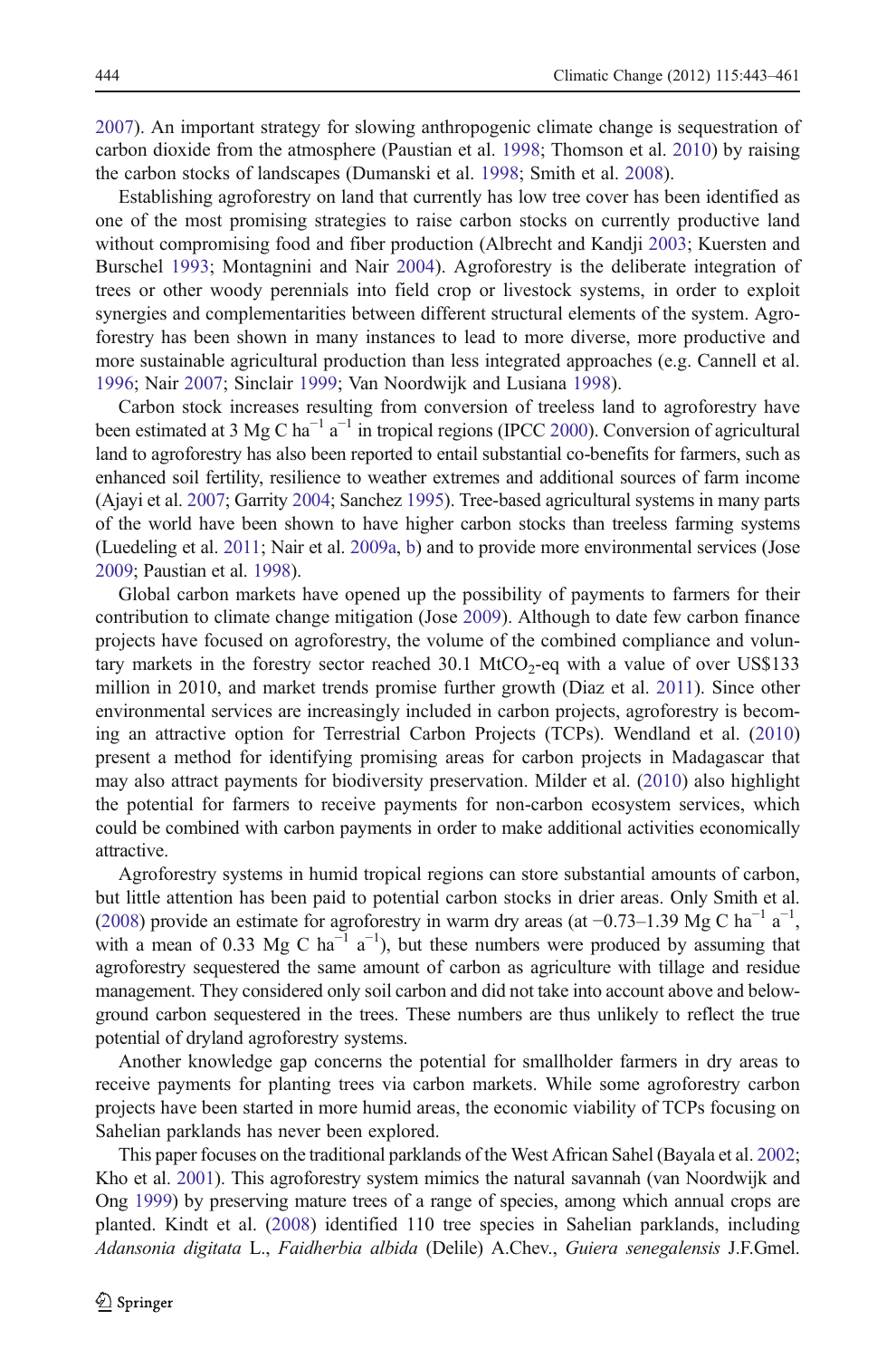and Vitellaria paradoxa C.F.Gaertn. Typical field crops are millet (Pennisetum glaucum (L.) R.Br.), sorghum (Sorghum bicolor (L.) Moench), maize (Zea mays L.), groundnut (Arachis hypogaea L.) and cowpea (*Vigna unguiculata* (L.) Walp.). Grazing cattle, goats and sheep are also common in these systems. TCPs aiming to sequester carbon by establishing parklands would require participating farmers to plant trees on their cropland, or to promote natural regrowth of trees. Where TCPs also aim to alleviate poverty, such activities should preferably

The objective of this study is to close these knowledge gaps. We present a regional-scale estimate of the potential of Sahelian parklands to sequester carbon, and a projection of likely climate change impacts on the Sahel's capacity to sustain parkland agroforests. In addition to this regional approach, we explore the economics of hypothetical TCPs, both from the project management and from the farmer perspective, and discuss the potential of such projects to alleviate poverty among smallholder farmers. Finally, we use climate analogue analysis to explore the potential of three important parkland regions in the Sahel to sustain this type of agroecosystem in a range of future climate scenarios.

## 2 Materials and methods

#### 2.1 Potential areas for parkland agroforestry

be carried out by small subsistence farmers.

The extent of agroforestry parklands in the Sahel has never been mapped, and little information is available on the climatic and environmental requirements of such systems. Due to the paucity of data, we used the maximum entropy (MaxEnt) ecological niche modeling approach (Phillips et al. [2006\)](#page-17-0) to estimate potential parkland areas. This approach is commonly used to model the distribution of plant or animal species, based on known geographic positions where the species or ecosystem of interest occurs, and on environmental data layers that are used to characterize the habitat at these locations (e.g. Hernandez et al. [2006;](#page-16-0) Hijmans and Graham [2006;](#page-16-0) Pearson et al. [2007;](#page-17-0) Phillips and Dudík [2008](#page-17-0)). The MaxEnt method then assigns suitability scores to all grid cells within the study extent, based on environmental requirements of the species obtained from the input data. These scores express the potential of any point in the study area to sustain the species or ecosystem of interest. In this study, we applied the MaxEnt method to estimate suitable habitat for parkland agroforestry systems across the drier part of West Africa. We obtained a total of 101 reported occurrences of parklands from 18 published references (Bayala et al. [2006](#page-16-0); Bayala et al. [2004](#page-16-0); Bouvet et al. [2004;](#page-16-0) Deans and Munro [2004;](#page-16-0) Gijsbers et al. [1994](#page-16-0); Kater et al. [1992;](#page-16-0) Kelly et al. [2004;](#page-16-0) Kho et al. [2001](#page-16-0); Kindt et al. [2008;](#page-16-0) Maranz et al. [2004;](#page-17-0) Odebiyi et al. [2004;](#page-17-0) Reij et al. [2005,](#page-17-0) [2009;](#page-17-0) Takimoto [2007](#page-17-0); Tilander et al. [1995;](#page-17-0) Timmer et al. [1996](#page-17-0); Traore et al. [2004;](#page-18-0) Tschakert [2004](#page-18-0)). These 101 point locations were distributed throughout the Sahelian and Sudanian climate zones, while no sites from the moister Guinea savannah region were included. Even though the latter zone also has productive parklands, this zone was excluded to preserve the focus on dryland agroforestry systems. Environmental data layers were mean precipitation and mean daily temperature extremes for all months of the year, obtained from the WorldClim database (Hijmans et al. [2005\)](#page-16-0). Based on the MaxEnt suitability scores (ranging from  $0 =$  unsuitable to  $1 =$  optimal), we interpreted all areas with scores of 0.2 or higher as suitable for parkland agroforestry. Since this threshold placed 99 out of 101 reported parkland occurrences in suitable areas (Fig. SF1 in the Supplementary Materials), it was accepted for determining suitability for parklands in areas where no information on the presence or absence of this ecosystem was available. We then confined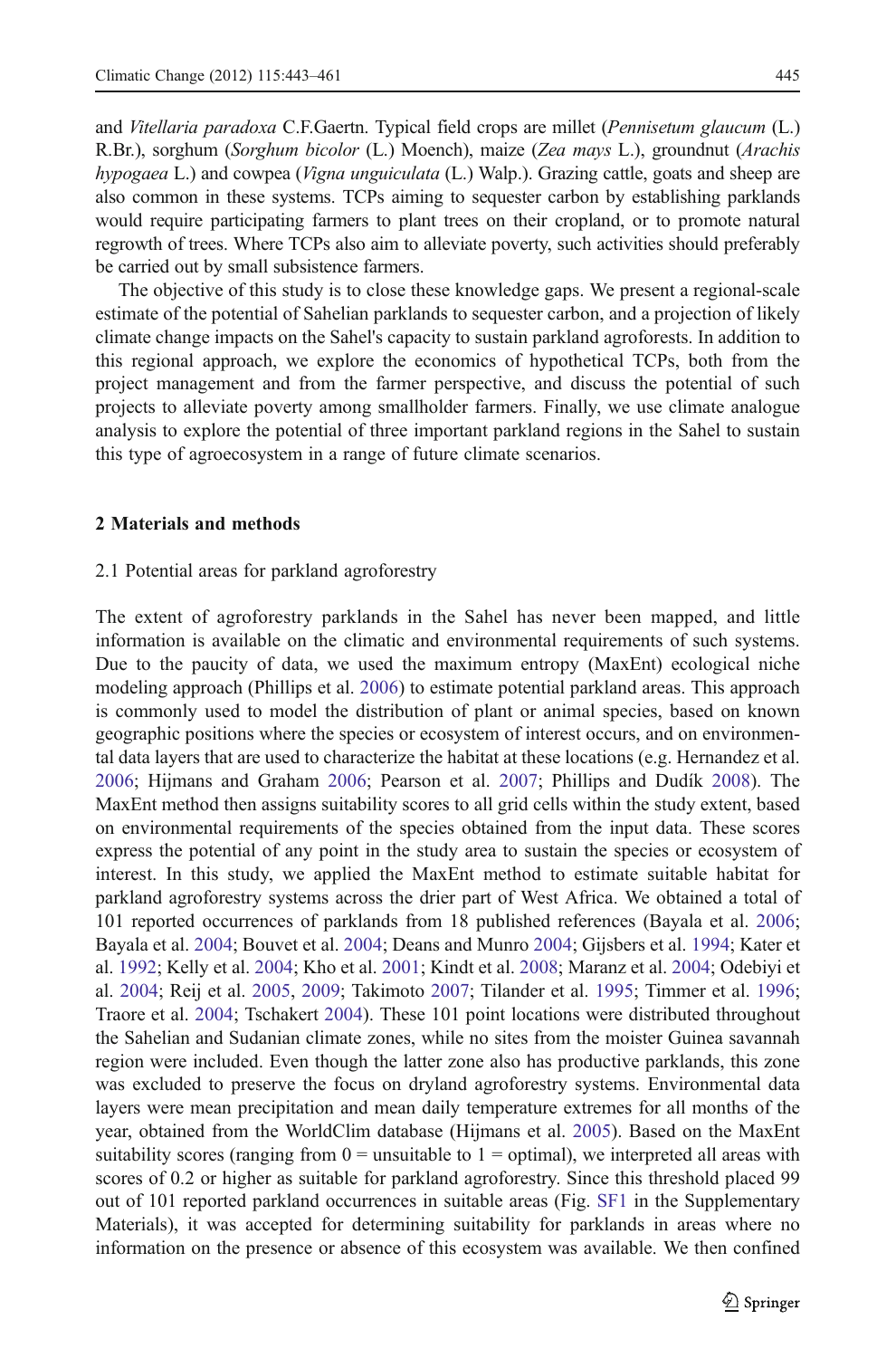the assessment to all areas classified as agriculturally productive land in 2000, according to a 2-km resolution dataset on land use in West Africa (Reij et al. [2009](#page-17-0); US Geological Survey [2007\)](#page-18-0). Besides climatic conditions, existence of parklands depends also on other factors, such as farmer decisions about preserving or removing parkland species on their farms. Nevertheless, there is likely a climatic zone, in which maintaining parklands is agronomically reasonable, and farmers will decide to preserve trees predominantly in this zone. We therefore used only climatic parameters for modeling suitability for parklands.

## 2.2 Potential carbon stocks

We found only three studies that have compared parkland systems with cultivated land (Tab. ST1 of the Supplementary Materials). Takimoto et al. ([2008](#page-17-0)) investigated carbon stocks in five different land use systems in the Ségou region of Mali, including parklands and two recently established types of agroforestry (fodder bank and live fences). Since this study did not include a treeless baseline, we used the two recently established agroforestry systems as a substitute. This approach seemed acceptable, because above-ground C stocks in these systems were very low compared to parklands and also compared to soil carbon. Woomer et al. [\(2004\)](#page-18-0) analyzed terrestrial carbon stocks in various environments of Senegal, including parkland and cultivated land in the Drier Sudanian Woodland of the Old Peanut Basin and the Sudano-Guinean Transition zone. Tschakert [\(2004\)](#page-18-0) focused on parkland systems in the Old Peanut Basin, providing carbon stock estimates for 21 sites, 18 of which could be classified as parkland or cultivated land. Estimates of combined carbon stocks in trees, shrubs and the upper 40 cm of the soil for each study were used for further considerations. For each study, all carbon stock estimates for parkland and for cultivated land were averaged, and these were then averaged over all three studies. The scarcity of available data did not allow differentiation by soil type or environmental conditions. Total carbon stocks in treeless cropland and parkland were then estimated by multiplying potential areas and carbon stocks per area.

## 2.3 Annual carbon sequestration rates and TCP economics

Converting potential carbon stocks into C sequestration rates requires knowledge of the time needed to reach the potential. Long-term observations of C stock increments over several decades are not available, but Tschakert [\(2004](#page-18-0)) used the CENTURY carbon flux model to estimate carbon dynamics of a Faidherbia albida plantation established on cultivated land in Senegal that was formerly covered by savannah vegetation. Carbon levels declined dramatically at the onset of cultivation and still had not fully recovered 50 years after establishment of the plantation. Takimoto et al. [\(2008\)](#page-17-0) dated the establishment of parklands in Mali to at least 35 years ago. We adopted 50 years as a reasonable estimate of the time to reach maximum carbon stocks.

Besides the carbon sequestration rate, the economics of Terrestrial Carbon Projects (TCPs) depend on a range of other factors, such as the costs of project management, monitoring, reporting and verification of sequestered carbon (MRV). High costs can easily render a project infeasible even if carbon benefits are large on the landscape scale. We modeled TCP economics using a financial carbon accounting tool used by practitioners for planning TCPs (Tanja Havemann, pers. comm.). The tool was developed for a CARE Agriculture, Forestry and Other Land Use (AFOLU) project in western Kenya (CARE [2011](#page-16-0)), and adjusted to fit price structures in the Sahel (Antoine Kalinganire, pers. comm.; Table [1\)](#page-4-0). To test whether TCPs could provide benefits for resource constrained farmers, we compared their performance across different land holding sizes, with average areas of new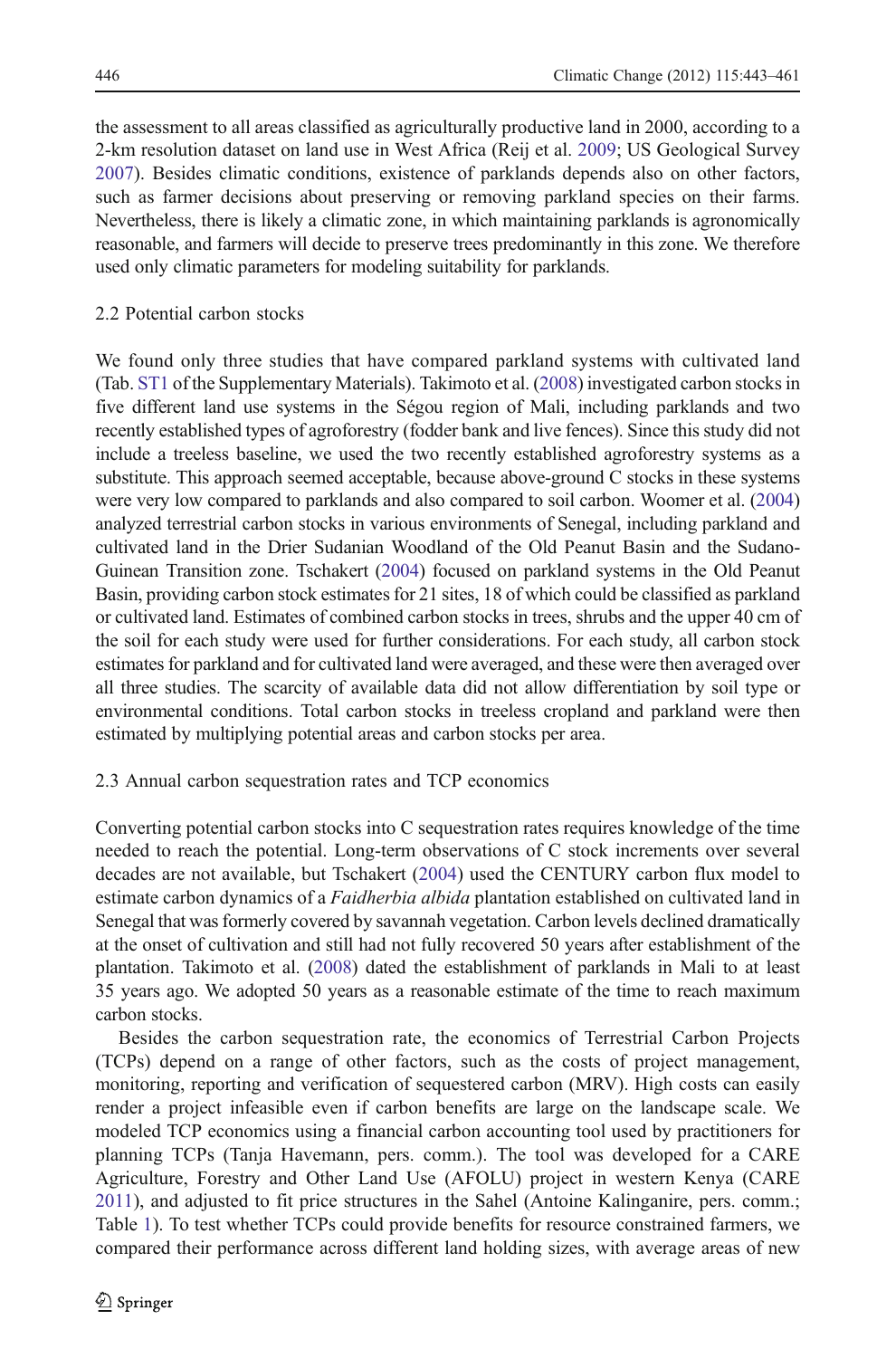| Parameter                   |                                     | Values                                          |  |  |
|-----------------------------|-------------------------------------|-------------------------------------------------|--|--|
|                             | Farm size scenarios (parkland area) | 2, 4, 6, 8 and 10 ha<br>$12\%$                  |  |  |
| Discount rate               |                                     |                                                 |  |  |
| Trees planted per hectare   |                                     | 200                                             |  |  |
| Sequestration rate per year |                                     | 1.47 Mg $CO2ha-1$                               |  |  |
| <b>MRV</b>                  | Mapping (once)                      | $US$20,000 + US$0.5$ per farm                   |  |  |
|                             | Monitoring (per year)               | $US$20,000 + US$0.5$ per farm                   |  |  |
|                             | Verification (per 5 years)          | $US$20,000 + US$0.5$ per farm                   |  |  |
| Staff                       | Project manager                     |                                                 |  |  |
|                             | Extension workers                   | 1 per 2,000 farms (rounded up to next integer)  |  |  |
| Staff cost                  | Project manager                     | US\$15,000 per year $(+10\%$ overhead)          |  |  |
|                             | <b>Extension</b> workers            | US\$1,600 per year $(+10\%$ overhead)           |  |  |
|                             | Training                            | $US$1,000$ per year                             |  |  |
| Travel expenses             |                                     | US\$2 per farm                                  |  |  |
| Vehicles                    | number of cars <sup>a)</sup>        | 1 per 50,000 farms (rounded up to next integer) |  |  |
|                             | number of motorcycles b)            | 1 per 2,000 farms (rounded up to next integer)  |  |  |

<span id="page-4-0"></span>Table 1 Parameters used for the hypothetical Terrestrial Carbon Projects in the Sahelian parklands

a) Purchase costs: US\$30,000; vehicle life: 5 years; re-sale value: US\$5,000; operating costs: US\$6,500 p.a.

b) Purchase costs: US\$3,000; vehicle life: 3 years; re-sale value: US\$1,000; operating costs: US\$1,000 p.a.

parklands of 2, 4, 6, 8 and 10 ha. Average farm size in the Sahel is around 5 ha in parkland regions of Senegal (Stéphenne and Lambin [2001](#page-17-0)) and Burkina Faso (Reij et al. [2009\)](#page-17-0), so that this set of sizes should be representative of the range of farm sizes among small and medium-sized Sahelian farmers. Two-hectare farms likely represent the smallest, and likely poorest, landholders, whereas the high end of the farm size spectrum should describe the largest farms of a typical village community. The main outputs of the model are the amount of carbon dioxide sequestered in woody biomass or soil and the Net Present Value (NPV) of the operation, both for the project managers and for individual farmers. The NPV is the sum of all revenue over the 25-year life span of the project, with each year's revenue divided by  $(1 + dr)^a$ . In the equation, dr is the discount rate and a the year after project inception, in which the revenue is accrued. We used a discount rate of 12 %, which is typical for decisions by businesses on long-term investments in developing countries.

We simulated two different benefit sharing mechanisms, resembling two farmer compensation structures currently existing in Kenya. Payment option 1 (P30 %) assumes that farmers receive 30 % of gross income from carbon sales every 5 years, which is typical of many projects approved by the Verified Carbon Standard (VCS [2011](#page-18-0)). Payment option 2 (P0.02) assumes a payment of \$0.02 annually for each existing tree, similar to the approach taken by the International Small Group and Tree Planting Program (TIST; [www.tist.org\)](http://www.tist.org). We ran the model for a number of combinations of farm size, payment option, carbon price and numbers of farms in the project to gain understanding about the framework that must exist for TCPs in the Sahel to be viable.

#### 2.4 Climate analogues and future suitability

The climate analogue approach follows the premise that most projections of the climate at a given location correspond to climate that is currently observed somewhere else. Given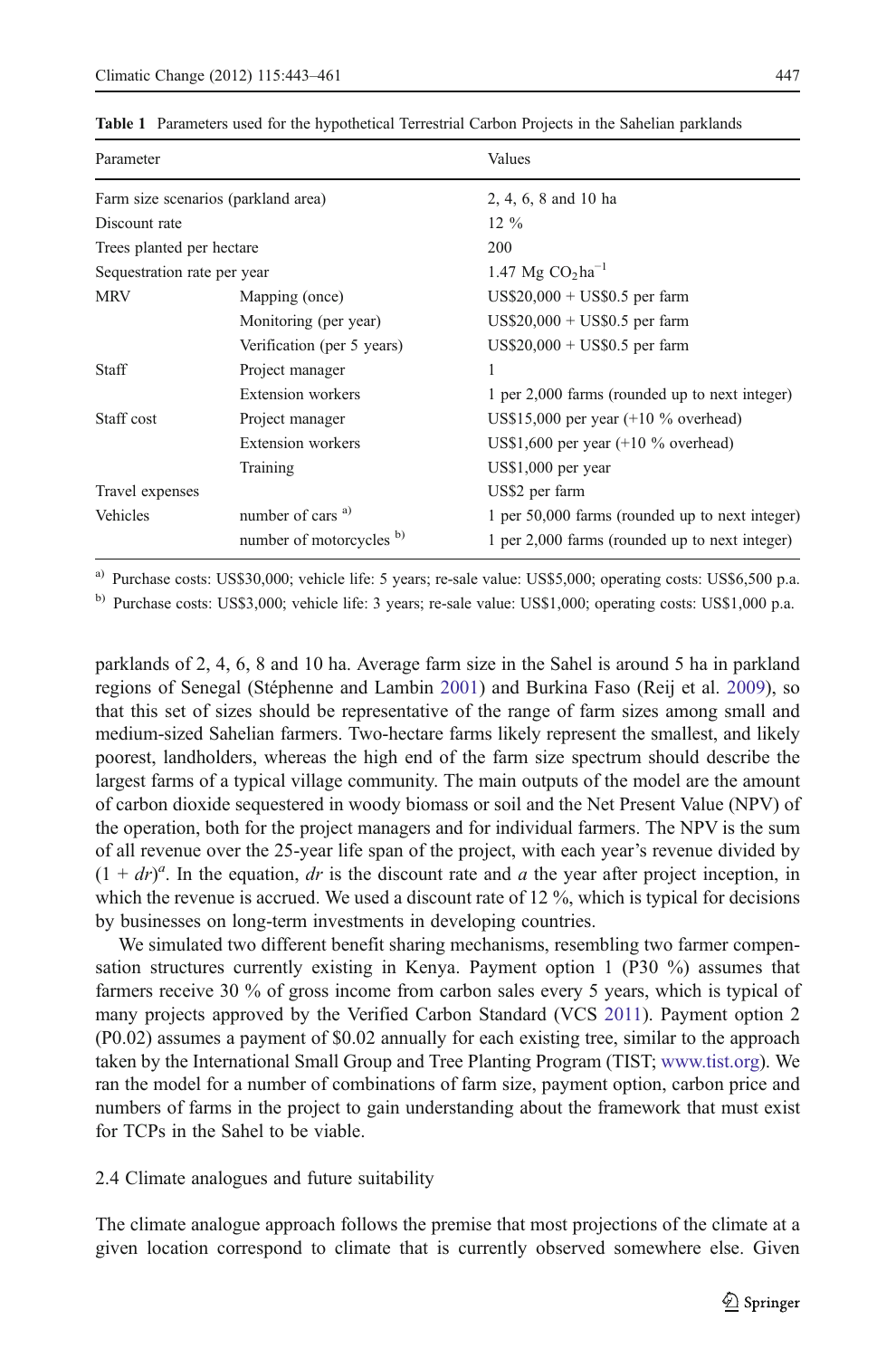sufficient similarity of other environmental factors, the ecosystems that exist at the analogue location at present can be used to visualize climate change impacts at the target location. We determined climate analogues based on baseline (1950–2000 from WorldClim; Hijmans et al. [2005\)](#page-16-0) climate conditions and projected conditions for three global climate models (CSIRO, HADCM3 and CCCMA), two greenhouse gas emissions scenarios (A2a and B2a) and three points in time (2020s, 2050s and 2080s) (CCAFS Downscaled GCM Data Portal; [http://www.ccafs-climate.org\)](http://www.ccafs-climate.org). Climate variables used were mean precipitation and mean daily temperature extremes for all months of the year. The search for climate analogues was confined to Africa, for which all climate data layers were resampled to a spatial resolution of one sixth of a degree.

Climate analogues were determined for three exemplary sites in the Sahel: the Old Peanut Basin in Senegal (represented by the data point 14.8°N; −16.7°E), Ségou, Mali (13.4°N; −6.3°E) and Zinder, Niger (13.8°N; 9.0°E). Table ST2 of the Supplementary Materials summarizes changes in mean annual precipitation and mean daily temperature extremes for all climate models for the three sites. For each of the three locations, we first obtained projected climate conditions for all 18 climate scenarios. For each scenario and each site, all 36 climate variables (monthly Tmin, Tmax and precipitation) were then compared with conditions in all grid cells of the baseline scenario, using a Euclidean distance approach:

$$
\text{Climatic distance} = \sqrt{\sum_{par} \sum_{m} w_{par,m} \cdot \left(\frac{P_{par,m} - F_{par,m}}{norm_{par}}\right)^2},
$$

ffiffiffiffiffiffiffiffiffiffiffiffiffiffiffiffiffiffiffiffiffiffiffiffiffiffiffiffiffiffiffiffiffiffiffiffiffiffiffiffiffiffiffiffiffiffiffiffiffiffiffiffiffiffiffiffiffiffiffiffiffiffiffiffiffiffiffiffi

in which par is the array of weather parameters, m is the list of all months in the year,  $w_{param}$  is a weighting factor (specific to weather parameter and month; set to 1 for temperature variables and 2 for precipitation),  $P_{\text{param}}$  and  $F_{\text{param}}$  are the values of the respective parameter for the present and future scenarios, and *norm<sub>par</sub>* is a normalization parameter, set to the interquartile range of the distribution of the respective monthly values in the entire Africa-wide population of grid cells. Since the climate analogue approach has not yet been widely used, there is no guidance on how to select optimal values for weighting different climate metrics. Weights were thus chosen based on our intuition, placing twice as much importance on precipitation as on the temperature parameters.

The climatic distance is a good measure for the similarity between projected climate at the target site and the current climate of any other location. The grid cell, for which the distance measure was minimized, was identified as the best currently existing climate analogue of the sample location for the respective climate scenario. The 50 closest analogue locations were also identified. All analysis steps were implemented in R programming language.

#### 2.5 Evaluation of climate analogues

Monthly climate information of the baseline scenario was processed into a simple aridity index consisting of precipitation divided by potential evapotranspiration (PET). Expressing rainfall as a fraction of the amount of water that could potentially be evaporated by soils or transpired by plants allows for classification of environments into aridity zones. For this index, PET was estimated separately for each month of the year (represented by the 15th day of the month) using the Hargreaves equation (Hargreaves et al. [1985;](#page-16-0) implemented in ArcGIS model builder). Temperature inputs for this equation were calculated from the WorldClim temperature layers, whereas extraterrestrial radiation was calculated according to Allen et al. [\(1988](#page-16-0)). For all climate analogues identified for the three sites and for the 50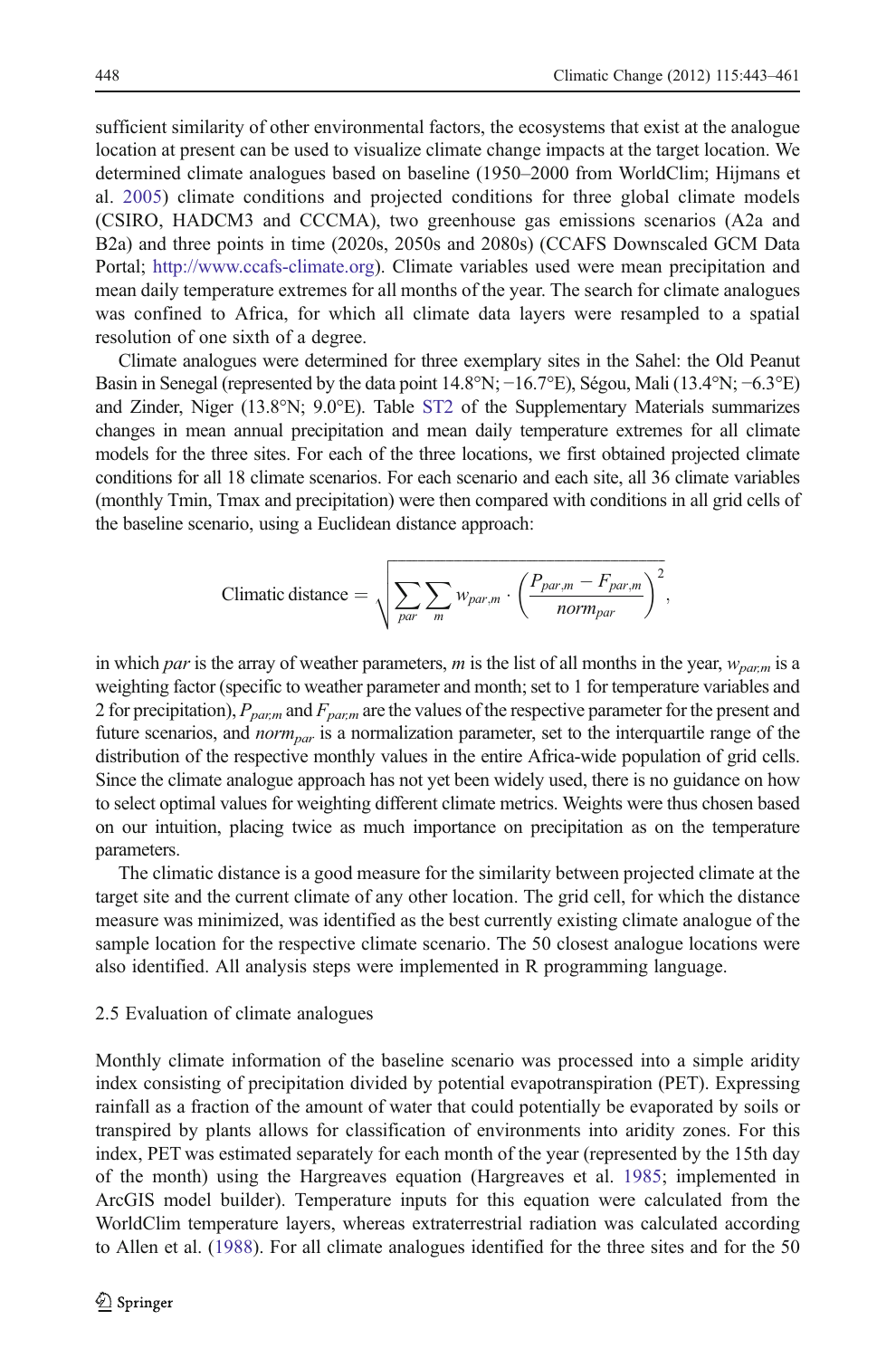closest analogues, the aridity index was sampled allowing a comparison of current and projected future aridity at the site. Future suitability of the three sample locations for parklands was explored by extracting MaxEnt suitability scores for the same locations.

2.6 Climate change impacts on potential carbon stocks

While expansion of parklands can raise regional-scale carbon stocks, the impact of climate change may lower carbon stocks. Ecological niche modeling allows projection of the extent and location of ecological niches for future climate scenarios, provided that all data layers used for characterizing the niche are also available for future scenarios. We determined MaxEnt scores for all 18 future scenarios (from WorldClim; Hijmans et al. [2005](#page-16-0)), and summarized potential parkland areas for all scenarios. We then used the same conversion factors as outlined above for calculating potential carbon stocks in cultivated land for two scenarios: 1) no parkland and 2) parklands cover the maximum extent possible. Lacking reliable data on future land use, we assumed in this calculation that the area covered by cultivated land will remain unchanged.

# 3 Results

## 3.1 Potential parkland area and carbon stocks

Within the study extent, all but the transition zone towards the arid Sahara Desert and the more humid region of Guinea were classified as climatically suitable for parkland agroforestry (Fig. 1), indicated by MaxEnt suitability scores of 0.2 or higher. Of the 36.1 million ha classified as agricultural land in the land use dataset, 77.2 % were classified as suitable for parkland agroforestry (Table [2](#page-7-0)).

Among the three studies analyzed, carbon stocks ranged from 12.7 to 59.3 Mg C ha<sup>-1</sup> for treeless croplands, and from 22.2 to 70.8 Mg C ha<sup>-1</sup> for parkland (Tab. ST1). Since data scarcity did not allow including the environmental and management differences causing this variation, we only used average carbon stocks of 26 Mg C  $ha^{-1}$  in treeless cropland and



Fig. 1 MaxEnt suitability scores for parklands in West Africa, based on 101 published parkland locations and 36 monthly climate layers. High scores indicate suitability for parklands. The *white line* delineates the study extent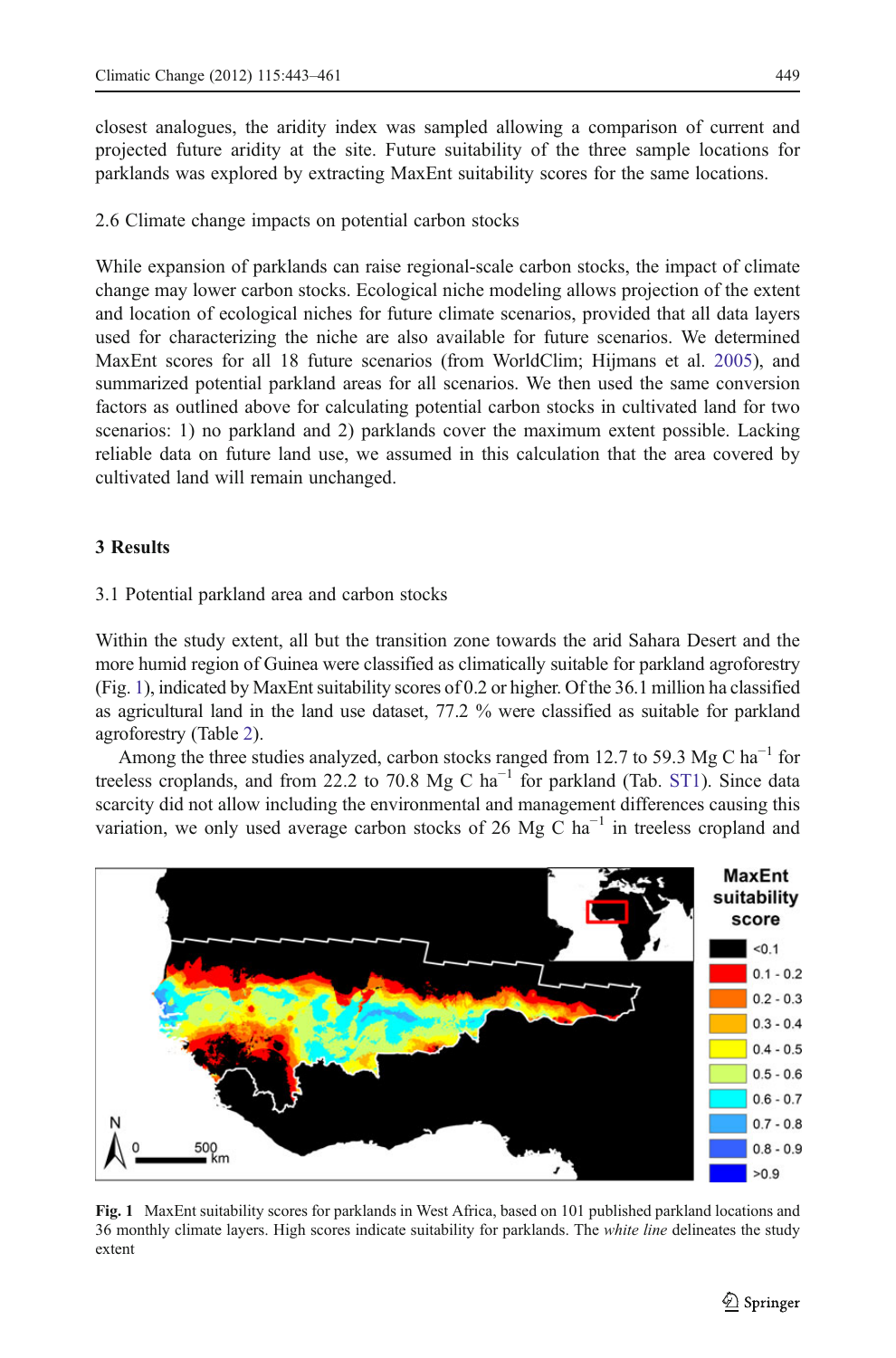<span id="page-7-0"></span>

| <b>Table 2</b> Suitability of Sahelian<br>cropland (absolute and as share of<br>total cropland) for parkland agro- | Suitability class                    | Cultivated<br>area $(km2)$ | Share of cultivated<br>area $(\% )$ |
|--------------------------------------------------------------------------------------------------------------------|--------------------------------------|----------------------------|-------------------------------------|
| forestry, according to suitability<br>classes based on MaxEnt scores                                               | Suitable for parkland $(\geq 0.2)$   | 279,020                    | 77.2                                |
|                                                                                                                    | Unsuitable for parkland $(\leq 0.2)$ | 82,265                     | 22.8                                |
|                                                                                                                    | Total                                | 361,285                    | 100.0                               |

46 Mg C ha<sup>-1</sup> in parklands, indicating that parklands stored 20 Mg C ha<sup>-1</sup> more than treeless cropland. Under the assumption that these estimates are representative of treeless agricultural land and parkland systems throughout the Sahel, potential carbon stocks can be estimated by multiplication of suitable or unsuitable areas and carbon stock per unit area. Such multiplication indicated total carbon stocks for the 'treeless agriculture' and 'maximum parkland' scenarios of 725 and 1,283 Tg C, respectively. Compared to treeless agriculture, the maximum parkland scenario would thus contain an additional 558 Tg C, corresponding to 2.05 Pg of sequestered  $CO<sub>2</sub>$ .

## 3.2 Annual carbon sequestration rates and financial benefits

Dividing the potential C sequestration (20 Mg C ha<sup>-1</sup>) by the accumulation time (50 years) resulted in a mean sequestration rate of 0.4 Mg C ha<sup>-1</sup> a<sup>-1</sup>, corresponding to 1.47 Mg ha<sup>-1</sup>  $a^{-1}$  of sequestered CO<sub>2</sub>. Assuming C sequestration at this constant rate in the simulation of TCP economics, a 100,000-farm project, with an average new parkland area of 10 ha per farm was able to sequester 28.8 Tg of  $CO<sub>2</sub>$  over 25 years (Fig. SF2 of the Supplementary Materials). If the same project targeted smallholders (2 ha of new parkland), only 5.8 Tg of  $CO<sub>2</sub>$  were sequestered.

The number of farms needed to make a TCP viable depended on the price of carbon, the parkland area per farm and the payment scheme. For all combinations of carbon payment scheme and farm size, projects were not viable for carbon prices below a defined threshold price (Fig. [2](#page-8-0)). For TCPs using the P0.02 payment scheme, threshold prices ranged from US \$10.3 per Mg CO<sub>2</sub>-eq for 10-ha farms to US\$15.5 per Mg CO<sub>2</sub>-eq for a project focusing on 2-ha farms. In the P30 % scenario, threshold prices were between US\$2.7 and US\$ 10.5 per Mg  $CO_2$ -eq (Fig. [2\)](#page-8-0).

The Net Present Value of the TCPs depended on the number of farms enrolled, their sizes, the price of carbon and the payment scheme (Fig. [3\)](#page-9-0). When using the P30 % scheme and targeting farmers with 6 or more ha of new parkland, NPV was positive, even at a low carbon price of US\$5 per Mg  $CO<sub>2</sub>$ -eq, and profit margins were high at carbon prices  $>$ US \$10 per Mg  $CO<sub>2</sub>$ -eq and for projects including at least 50,000 mid-sized farms (4 ha or more). Projects focusing on smallholders (2 ha of new parklands) were only successful at high carbon prices, and generated much smaller NPVs than projects targeting larger farms.

TCPs using the P0.02 payment scheme, selling carbon at US\$20 per Mg  $CO<sub>2</sub>$ -eq and targeting 10,000 or more farmers generated sizeable profits. However, at half the carbon price, closer to current values, project NPVs were negative for all scenarios (Fig. [3](#page-9-0)). At carbon prices exceeding US\$30 per Mg  $CO<sub>2</sub>$ -eq, the P0.02 payment scheme consistently generated higher NPVs than the P30 % scheme.

Farmer NPV depended entirely on farm size, if the TCP applied payment scheme P0.02 (Fig. [4\)](#page-9-0). For smallholder farmers with 2 ha of new parkland, NPV was US\$70.75, compared with US\$353.74 for large holdings (10 ha). If payment scheme P30 % was used, NPV depended also on the price of carbon, and exceeded those in the P0.02 scheme at carbon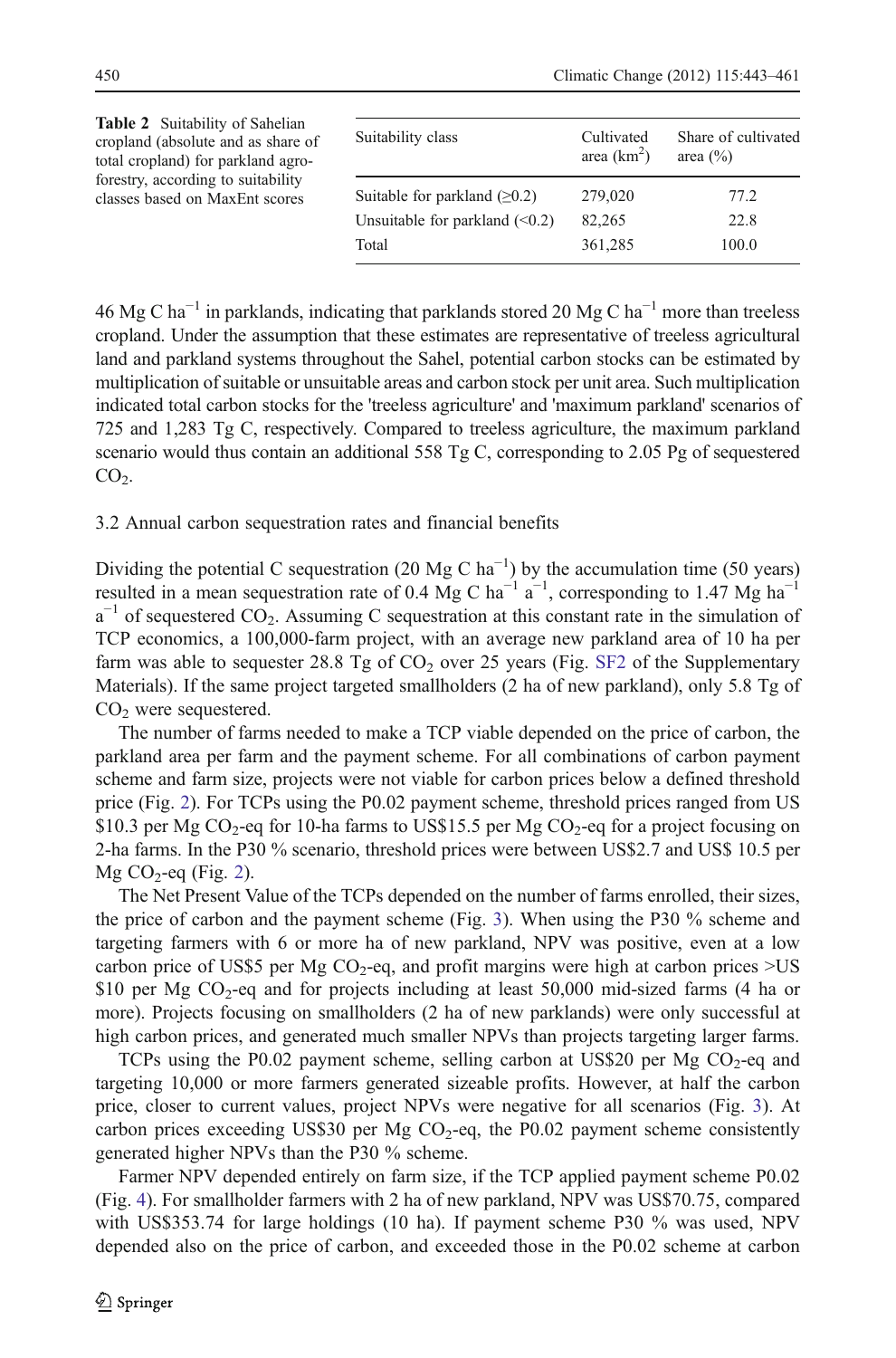<span id="page-8-0"></span>

Fig. 2 Profitability thresholds for hypothetical TCPs in the Sahel, depending on the mean farm size, the number of farms, the carbon price and the payment scheme. For each farm size/payment scheme scenario, combinations of carbon price and number of farmers to the left of the lines signify that the project would incur a loss, whereas those to the right of the lines indicate profitable projects

prices above US\$39.14 per Mg  $CO_2$ -eq (Fig. [4\)](#page-9-0). It should be noted that all these calculations are based on a number of assumptions about the cost structure of TCPs in the Sahel (Table [1](#page-4-0)). Nevertheless, we believe that our results are indicative of the reality of carbon projects targeting Sahelian smallholders.

## 3.3 Climate analogues

All climate analogues of the Old Peanut Basin in Senegal were located close to the area's current location (Fig. [5](#page-10-0), top). For the B2a emissions scenario, aridity and climatic suitability for parkland were similar to present conditions for most climate scenarios, with one scenario (HADCM3; 2080s) projecting strongly increasing aridity (Fig. [6](#page-11-0), top left). For the A2a emissions scenario, increasing aridity was evident for two of the climate models (CCCMA and HADCM3). MaxEnt suitability scores were in line with aridity projections, with mostly stable conditions for the B2a scenario, and declining suitability for most projections under the A2a emissions scenario (Fig. [6,](#page-11-0) bottom left).

For Ségou and Zinder, analogue locations were spread over a longitudinal range of several thousand km, but with a small north–south extent (Fig. [5](#page-10-0), middle and bottom), reflecting the latitudinal rainfall isohyets of the Sahel. For Ségou, the CCCMA model consistently projected decreasing aridity, while the other two models projected drier conditions (Fig. [6,](#page-11-0) top middle). Suitability of this location for parklands tended to decrease for all scenarios after the 2020s (Fig. [6](#page-11-0), bottom middle). For nine out of 18 future scenarios, MaxEnt scores close to or below 0.2 for many of the 50 closest climate analogues suggest that conditions may deteriorate substantially in the future.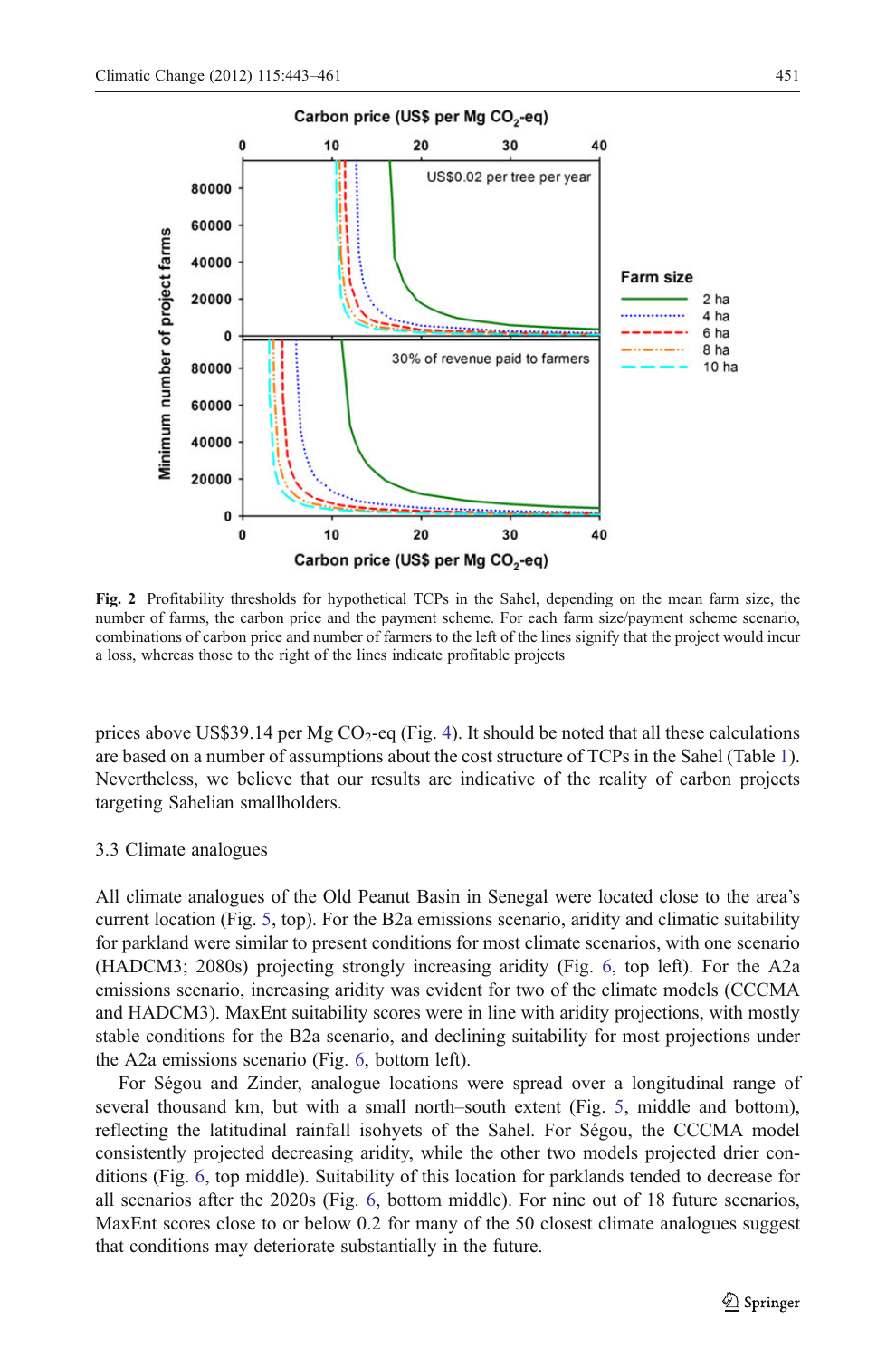<span id="page-9-0"></span>

Fig. 3 Net Present Value (NPV) estimates of hypothetical Terrestrial Carbon Projects in the Sahel, depending on number of farms in the project, average farm size and payment scheme

For Zinder, projected rainfall changes were relatively small (Tab. ST2), but these had strong effects on aridity and MaxEnt suitability. For the 50 closest pixels to Zinder in the baseline scenario, aridity index values were low for all climate analogues (Fig. [6](#page-11-0), top right). Suitability for parkland agroforestry was relatively low in the baseline, and fell below 0.2 in most future scenarios (Fig. [6,](#page-11-0) bottom right). Only in some analogue locations for 2020s

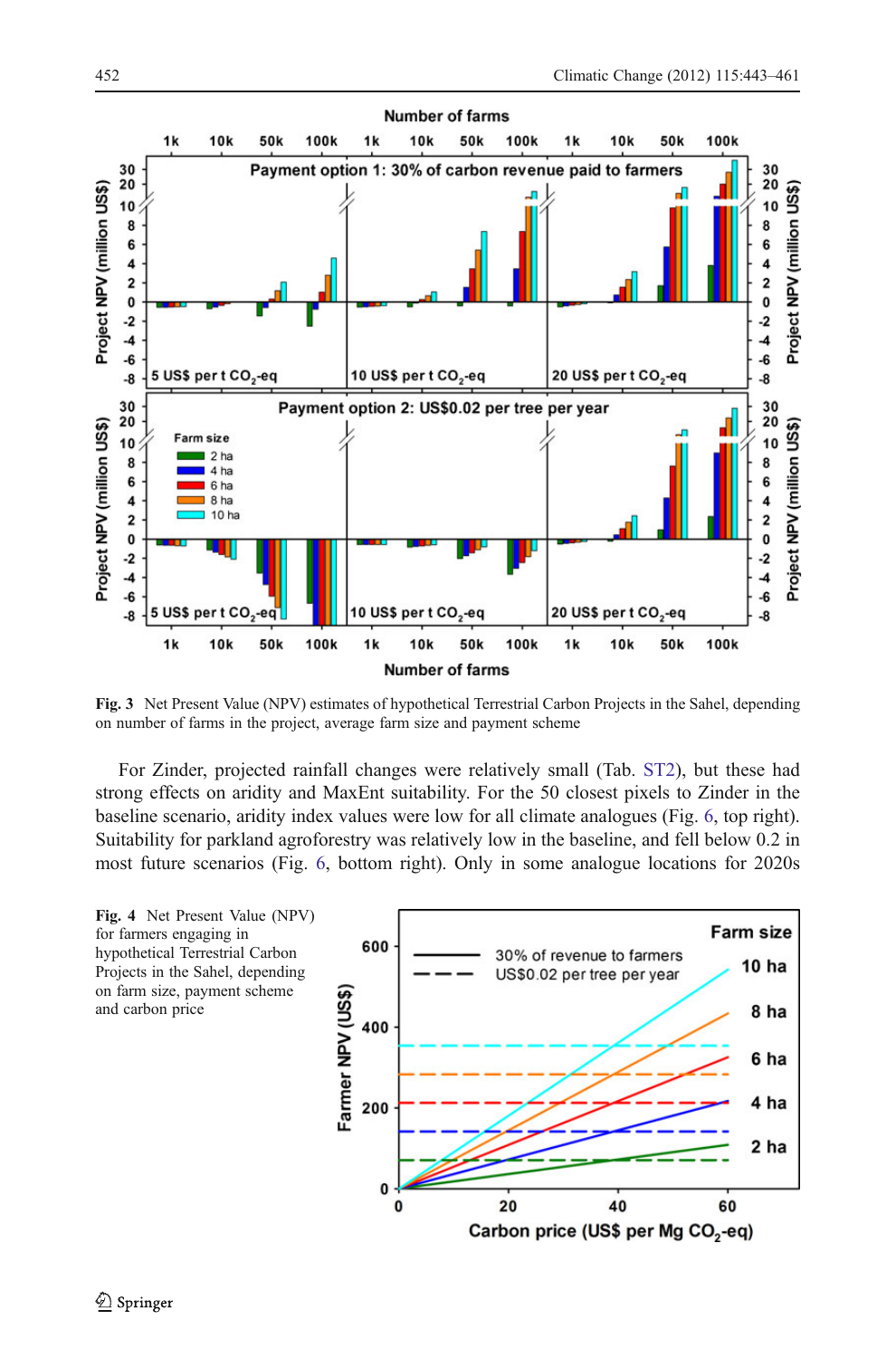<span id="page-10-0"></span>







Fig. 5 Climate analogue locations for the Old Peanut Basin (Senegal, top), Ségou (Mali, middle) and Zinder (Niger, bottom) for 18 future climate projections. Climate analogues are the most similar locations in terms of current climate to climates projected for the target location in the future

scenarios did Zinder have suitability scores clearly above 0.2. With the exception of the CCCMA 2050s scenario, all analogue locations representing the 2050s or 2080s were unsuitable for parklands.

For all three locations, aridity index and MaxEnt scores depended strongly on the climate model used. This difference probably stems from differences between models in anticipating future changes to the annual shifts of the Intertropical Convergence Zone (Bellucci et al. [2010\)](#page-16-0), which are crucial determinants of seasonal rainfall in the Sahel.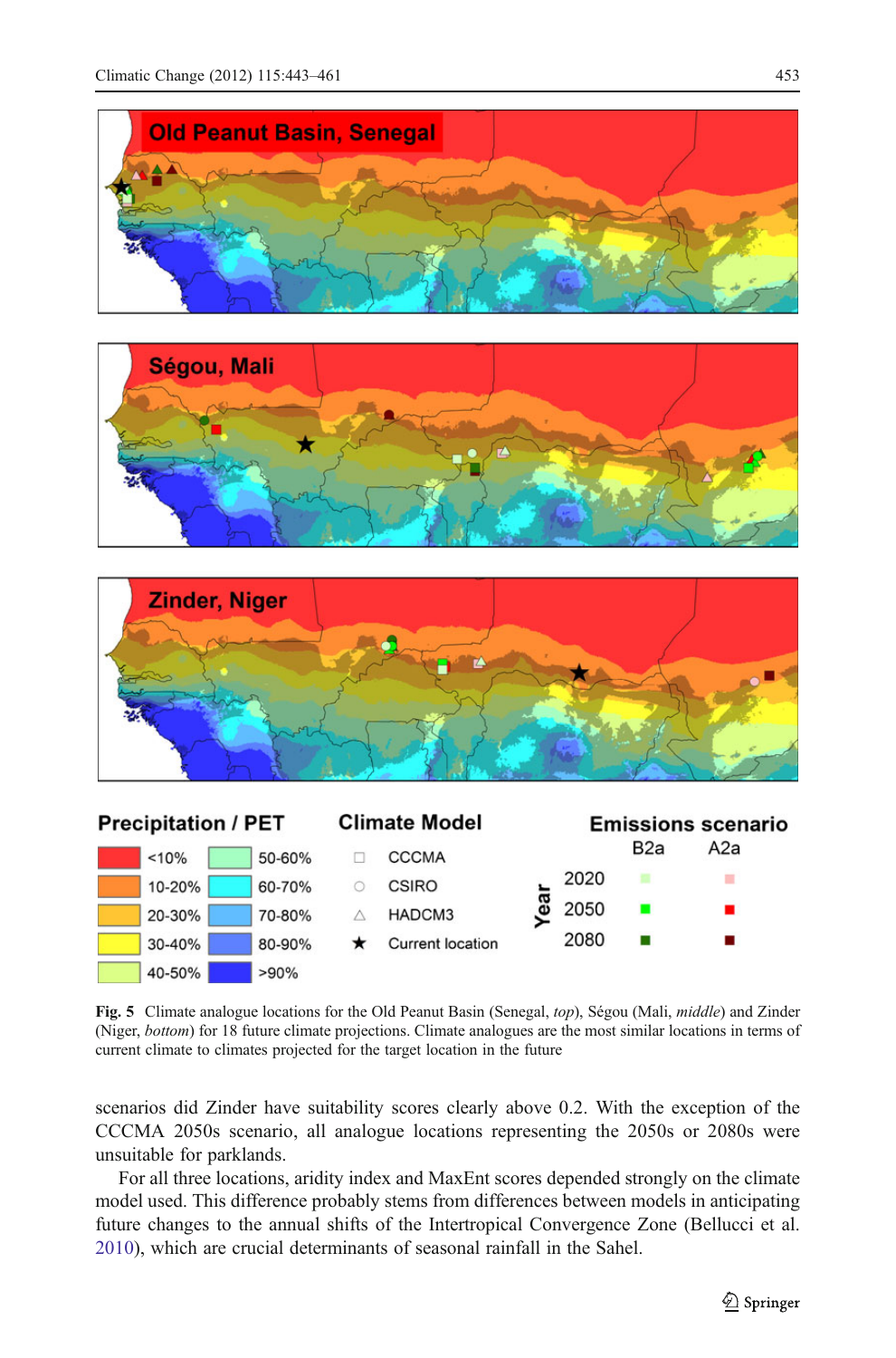<span id="page-11-0"></span>

Fig. 6 Aridity Index values (top) and MaxEnt suitability scores for parkland agroforestry (bottom) for the current locations of the Old Peanut Basin, Ségou and Zinder (baseline), as well as for the best available modern day climate analogues of projected future conditions at the sites for 18 future climate projections. The red dots indicate conditions at the best analogue location, while the box plots show the distribution of index values among the 50 closest analogue sites

#### 3.4 Future parkland areas and carbon stocks

Projected climatic changes substantially affected MaxEnt suitability scores, with the area classified as unsuitable (scores <0.2) increasing dramatically in some projections (Fig. [7](#page-12-0)). Suitable areas were projected to contract. The B2a emissions scenario projected a larger suitable area for parklands than the A2a scenario, corresponding to weaker greenhouse gas forcing in the B2a scenario (Table [3](#page-12-0)). For all future scenarios, potential carbon stocks in parklands were lower than in the baseline, ranging between 977 and 1,308 Tg C by the 2080s (Fig. SF3 of the Supplementary Materials). While these results should be considered with caution due to the range of underlying assumptions, they do indicate substantial uncertainty in the amount of carbon that can be stored in Sahelian parklands in a future affected by climate change.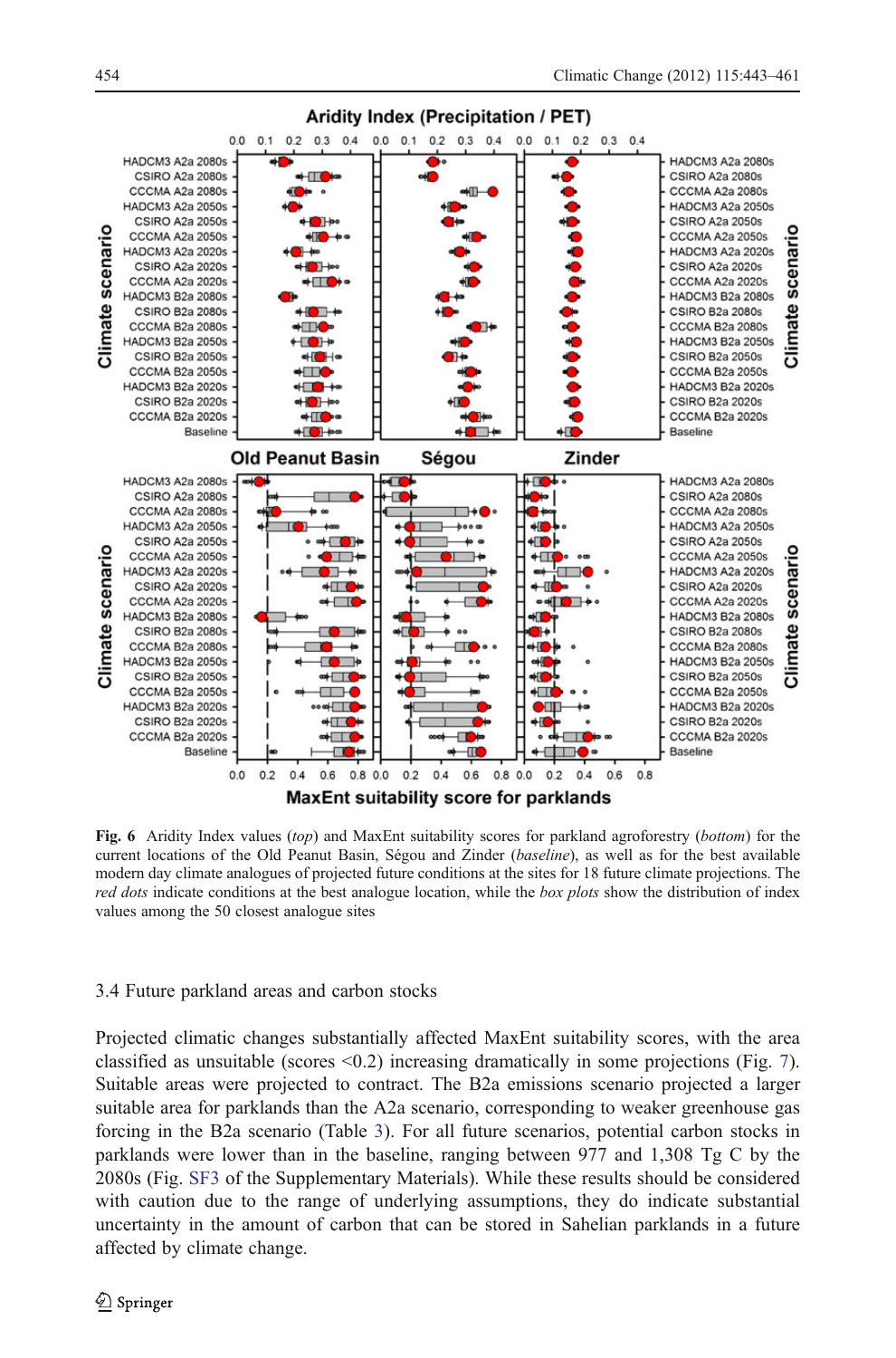<span id="page-12-0"></span>

# Agricultural areas suitable for parkland agroforestry

Fig. 7 Distributions of MaxEnt suitability scores across all Sahelian cropland for the baseline and 18 future climate scenarios

# 4 Discussion

#### 4.1 Viability of terrestrial carbon projects

For the range of hypothetical TCP scenarios tested, only those with high carbon prices and/ or the inclusion of large numbers of farmers were financially viable. These estimates rely on optimistic assumptions about rollout time, adherence to project requirements and tree survival rate. However, TCPs may increase profitability by reducing project costs, as evidenced by the success of TIST projects in East Africa (with P0.02 payment).

Given these assumptions, our results indicate that carbon projects would run at the margin of profitability, or even be unprofitable, at current carbon price levels. Recruiting the large number of farmers required for a TCP to be profitable may pose logistic difficulties. The geographical areas covered by a TCP would be large, because many farmers would be

| <b>Table 3</b> Agricultural areas in the<br>Sahel classified as unsuitable,<br>suitable and highly suitable for<br>parkland agroforestry, according to | Time<br>period  | Emissions<br>scenario | Unsuitable $(0.2) Suitable$      | $(0.2 - 0.5)$<br>Million ha      | Highly suitable<br>(>0.9)      |
|--------------------------------------------------------------------------------------------------------------------------------------------------------|-----------------|-----------------------|----------------------------------|----------------------------------|--------------------------------|
| MaxEnt ecological niche model-<br>ing. Results are shown for the<br>Baseline and for each combination                                                  | 2020s           | B2a<br>A2a            | $12.5 \pm 2.4$<br>$10.7 \pm 1.7$ | $15.2 \pm 2.2$<br>$16.2 \pm 1.9$ | $8.5 \pm 3.9$<br>$9.2 \pm 2.1$ |
| of emissions scenario and time<br>period. For future projections,<br>averages and standard deviation of                                                | 2050s           | B2a<br>A2a            | $16.3 \pm 2.7$<br>$19.2 \pm 1.7$ | $11.7 \pm 1.4$<br>$10.5 \pm 0.8$ | $8.1 \pm 1.4$<br>$6.5 \pm 1.3$ |
| three Global Climate Models are<br>shown                                                                                                               | 2080s           | B2a                   | $21.5 \pm 2.0$                   | $11.4 \pm 1.5$                   | $3.3 \pm 2.4$                  |
|                                                                                                                                                        | <b>Baseline</b> | A2a                   | $25.3 \pm 8.4$<br>8.2            | $9.5 \pm 6.9$<br>9.4             | $1.3 \pm 1.9$<br>18.5          |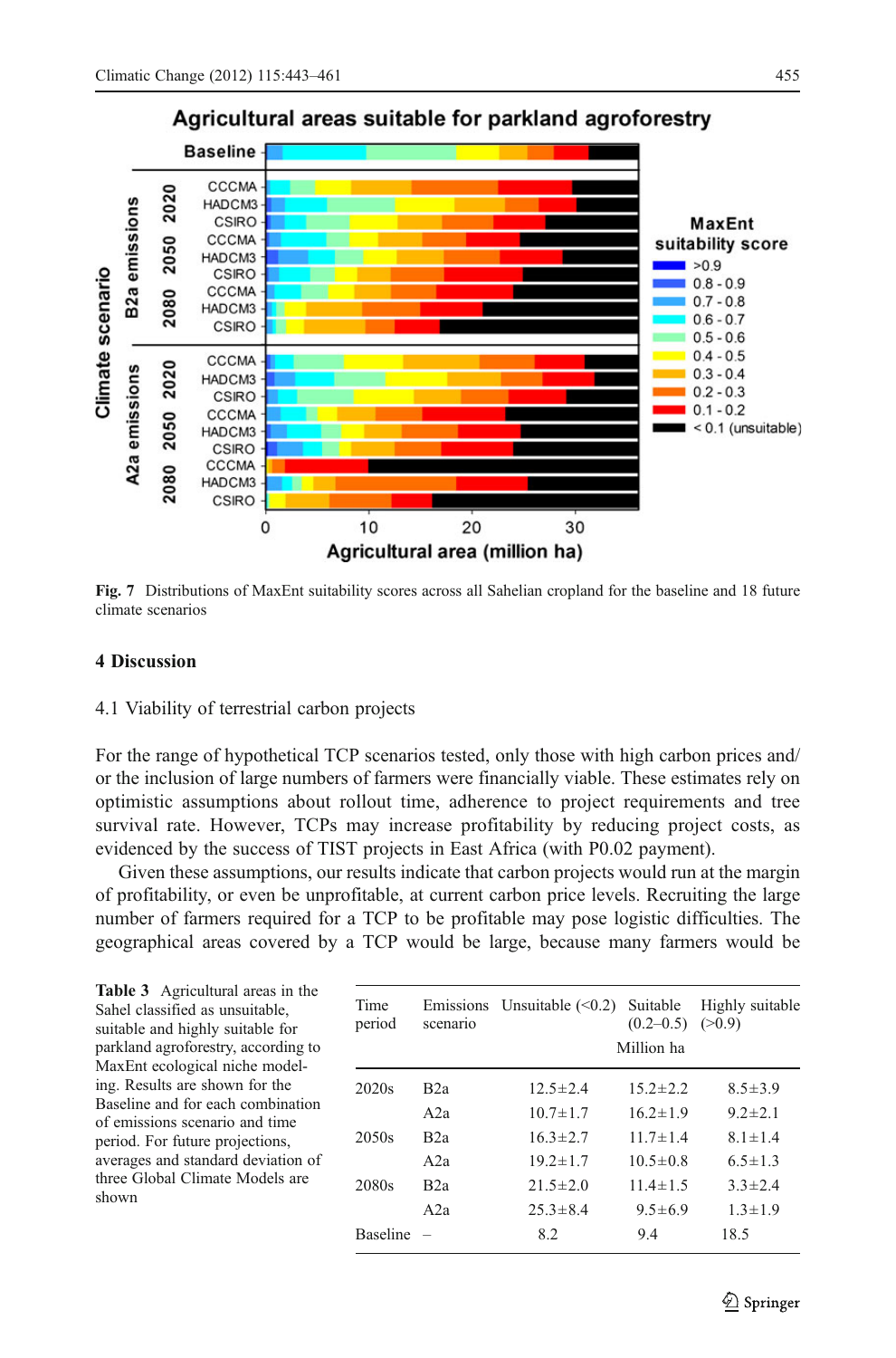ineligible for a TCP or other Payment for Environmental Services scheme (Swallow et al. [2009;](#page-17-0) Wunder [2008](#page-18-0)) due to unclear or insecure tenure (Tschakert [2004;](#page-18-0) Woomer et al. [2004\)](#page-18-0). Projects covering thousands of farmers across cultural groups and administrative boundaries would be difficult to manage. Managing a TCP of the required size would also imply high risks for the project developer. The high number of necessary participants, the long lag times between investment and break-even and the possibility that farmers can sell the trees they have planted within the project, among others, provide considerable risk that needs to be factored into the buffer and the insurance against default, both of which would raise project costs.

Probably the most limiting factor to the success of TCPs is their limited economic attractiveness for farmers. According to Tschakert ([2004](#page-18-0)), annual farm household incomes in the Peanut Basin of Senegal ranged from \$577 to \$2,293 in 2001, and current per capita incomes are \$755, \$1,252 and \$1,819 for Niger, Mali and Senegal (World Economic Outlook database; [http://www.imf.org\)](http://www.imf.org). At a carbon price of US\$20 per Mg  $CO_2$ -eq, even for large farms and assuming the most beneficial payment scheme, farmer NPV would only be around US\$350. This means that the perceived revenue from a commitment over 25 years is substantially lower than the annual income of even the poorest group of farmers. For small  $(2-ha)$  farmers, with NPVs between US\$36 and US\$71 at US\$20 per Mg CO<sub>2</sub>-eq, engagement in a TCP is even less attractive. For these farmers, NPVs were always lowest, making it unlikely that profit-oriented TCPs would target the poorest farmers. For such farmers, it is also likely that a discount rate of 12 % is unrealistic. From a study of small farmers in the Philippines, Lumley [\(1997](#page-17-0)) concluded that discount rates as high as 40–50 % are more appropriate for small, resource-constrained farmers. Raising the discount rate to 40 % reduced the NPV for 2-ha farms to negligible values between US\$0.54 and US\$6.44, under the P30% payment scheme, and to US\$28.00 for the P0.02 scheme. At a 50 % discount rate, NPVs were between US\$0.29 and US\$3.45 for the P30 % scheme and US\$24.00 for the P0.02 payment option. These findings mirror results from a recent study on carbon sequestration through agroforestry by smallholder farmers in Mexico, where the attractiveness of such activities for farmers was found to be highly sensitive to the discount rate (Balderas-Torres et al. [2010\)](#page-16-0).

All these NPV estimates do not include costs for managing trees over 25 years or opportunity costs of other possible land uses. They may also be based on optimistic assumptions about transaction costs, which have been identified as the potentially greatest barrier to adoption of carbon sequestering activities by smallholder farmers (Lasco et al. [2010\)](#page-16-0). Sovacool [\(2011\)](#page-17-0) reported that in projects registered under the Clean Development Mechanism, typical transaction costs are about 5 % of the contract value, but for a project rewarding small farmers in Mexico for implementing agroforestry practices, Balderas-Torres et al. [\(2010](#page-16-0)) reported transaction costs of between 17 % and 24 % of the project value. Their study estimated that for farms averaging 13 ha, carbon prices between US\$5.3 and 11.5 per Mg  $CO<sub>2</sub>$ -eq (US\$19.3–42.1 per Mg C) were required in order to break even, in projects involving up to 1,538 farmers. At comparable carbon prices, our hypothetical projects in the Sahel required about 20,000 farms with 6 or more ha to break even, indicating lower potential for smallholder carbon projects in the Sahel than in Mexico.

These considerations indicate that carbon sequestration in dryland areas using agroforestry practices is unattractive for smallholder farmers, if these activities are pursued solely to attract carbon payments. These findings cast doubts on the prospects of carbon payments to alleviate poverty among the poorest farmers in the Sahel, if carbon sequestration is the main focus.

Some recent studies have highlighted the potential of smallholder farmers to receive payments for other environmental services, such as biodiversity conservation, watershed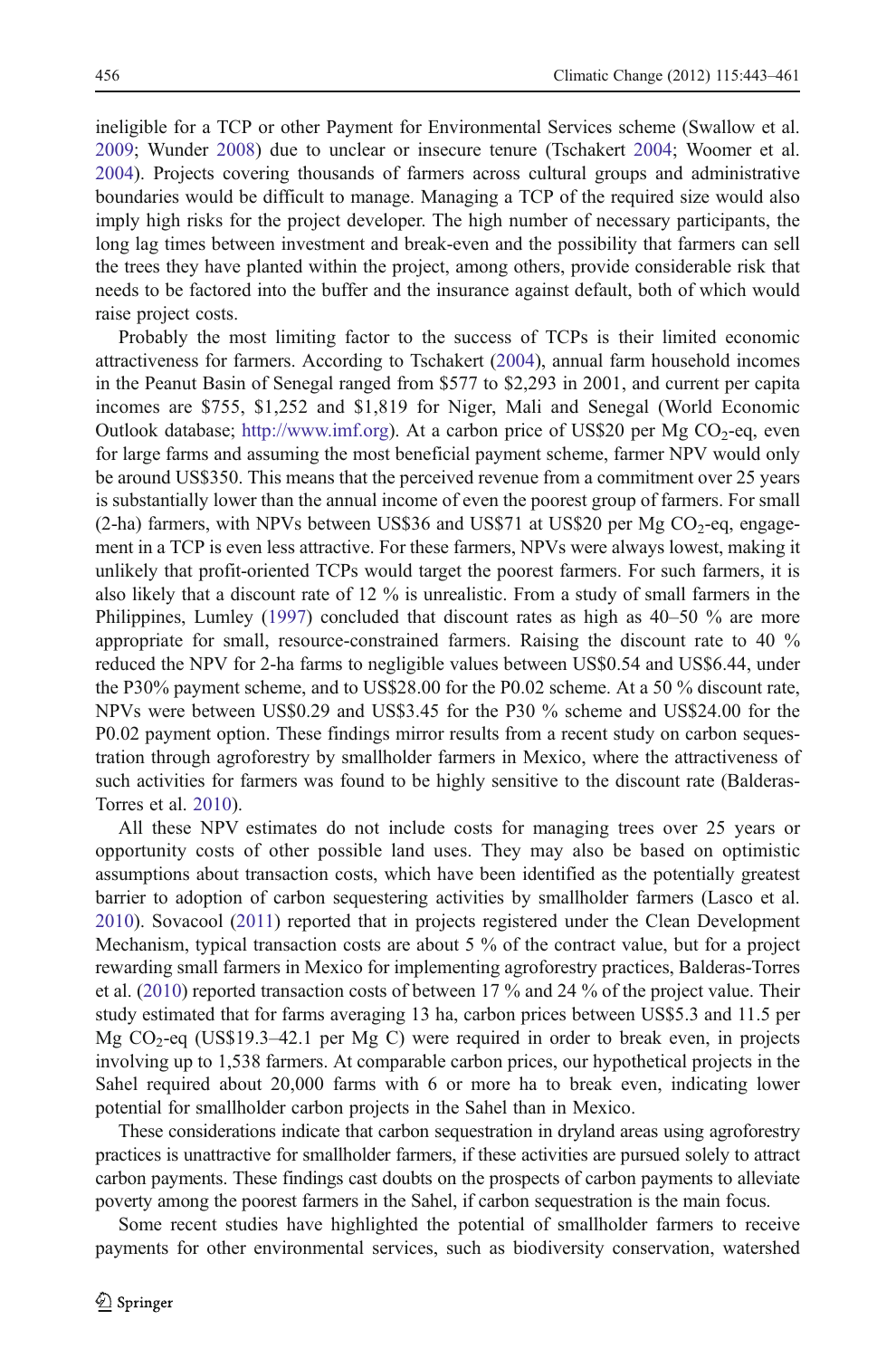protection or landscape beauty (Milder et al. [2010\)](#page-17-0). Where such payments can be bundled with carbon payments, returns to farmers may increase (Wendland et al. [2010](#page-18-0)). Bundling of ecosystem services has been shown to have potential in areas of high biodiversity (e.g. Madagascar; Wendland et al. [2010](#page-18-0)) or where potential areas for carbon sequestration also fulfill important watershed or recreational functions (e.g. Phillippines; Villamor and Lasco [2009\)](#page-18-0). In the relatively scarcely populated drylands of the Sahel, however, it seems doubtful that significant payments for non-carbon ecosystem services could be generated. Biodiversity in these systems is relatively low compared to the humid tropics, and demand for local ecosystem services, such as watershed conservation or landscape beauty is unlikely to be high enough to generate cash flows to farmers, except potentially in the periphery of cities.

From the presented data and discussion, it is clear that carbon as a commodity is not sufficiently valuable to provide incentives for farmers in the Sahel to involve in TCPs. However, the suite of benefits that trees provide can be of much greater value. For instance, growing the fertilizer tree *Faidherbia albida* in the Sahel can increase crop yields by between 50 % and 170 % (Garrity et al. [2010\)](#page-16-0). Erosion control, improved microclimates and improved water and nutrient efficiency can further contribute to overall landscape health. Tree products can also help diversify the number of marketable products or improve family health (e.g. through essential vitamins in fruits). This can provide financial assets or higher food security, reducing farmer vulnerability to climatic and other exogenous shocks. Additional marketable products, soil fertility or favorable microclimatic conditions can help adapt farmers to climate variability and climate change (Haglund et al. [2011\)](#page-16-0). Hence, the carbon component of projects could potentially serve as a catalyst that allows farmers to invest in climate-smart practices such as agroforestry, particularly where up-front payments can be realized (Neufeldt et al. [2011](#page-17-0)).

Farmers elsewhere have adopted agroforestry practices for a wide range of reasons, including additional income from trees, soil conservation, production of construction materials, diversity of harvest and shelter from strong winds (Magcale-Macandog et al. [2006\)](#page-17-0). In Maradi, Niger, recent farmer-managed regeneration of parkland systems seems to have been motivated primarily by the prospects of improved soil fertility, and the production of fuelwood and marketable tree products, resulting in additional income (Haglund et al. [2011](#page-16-0)). Haglund et al. ([2011](#page-16-0)) estimated that the deliberate protection and management of naturally growing parkland trees has raised income levels by between US\$26 and US\$46 per capita and year. These estimates are much higher than potential incomes from carbon sales estimated in the present study. Non-carbon benefits thus appear to have a greater positive effect on farm profitability than payments for sequestering carbon.

#### 4.2 Climate change impacts and adaptation

Rather than benefitting from opportunities provided by climate change, farmers in the Sahel may find themselves confronted with severely deteriorating climatic conditions. Our analysis indicated that parkland systems may experience increasingly unsuitable conditions, which may lead to range contractions. Trying to raise landscape level carbon stocks against this climatic trend may prove impossible. Maranz ([2009\)](#page-17-0) reported that many tree taxa in this environment are already in decline and that savannah parklands are senescing due to decreasing rainfall. Gijsbers et al. ([1994\)](#page-16-0) reported that seedlings of key tree species are no longer able to survive during the dry season. These observations may be symptoms of decreasing suitability for parklands.

Where parkland areas can be expanded, these may help farmers adapt to the impacts of climate change. Unlike rainfed annual crops, trees can draw water from deeper soil layers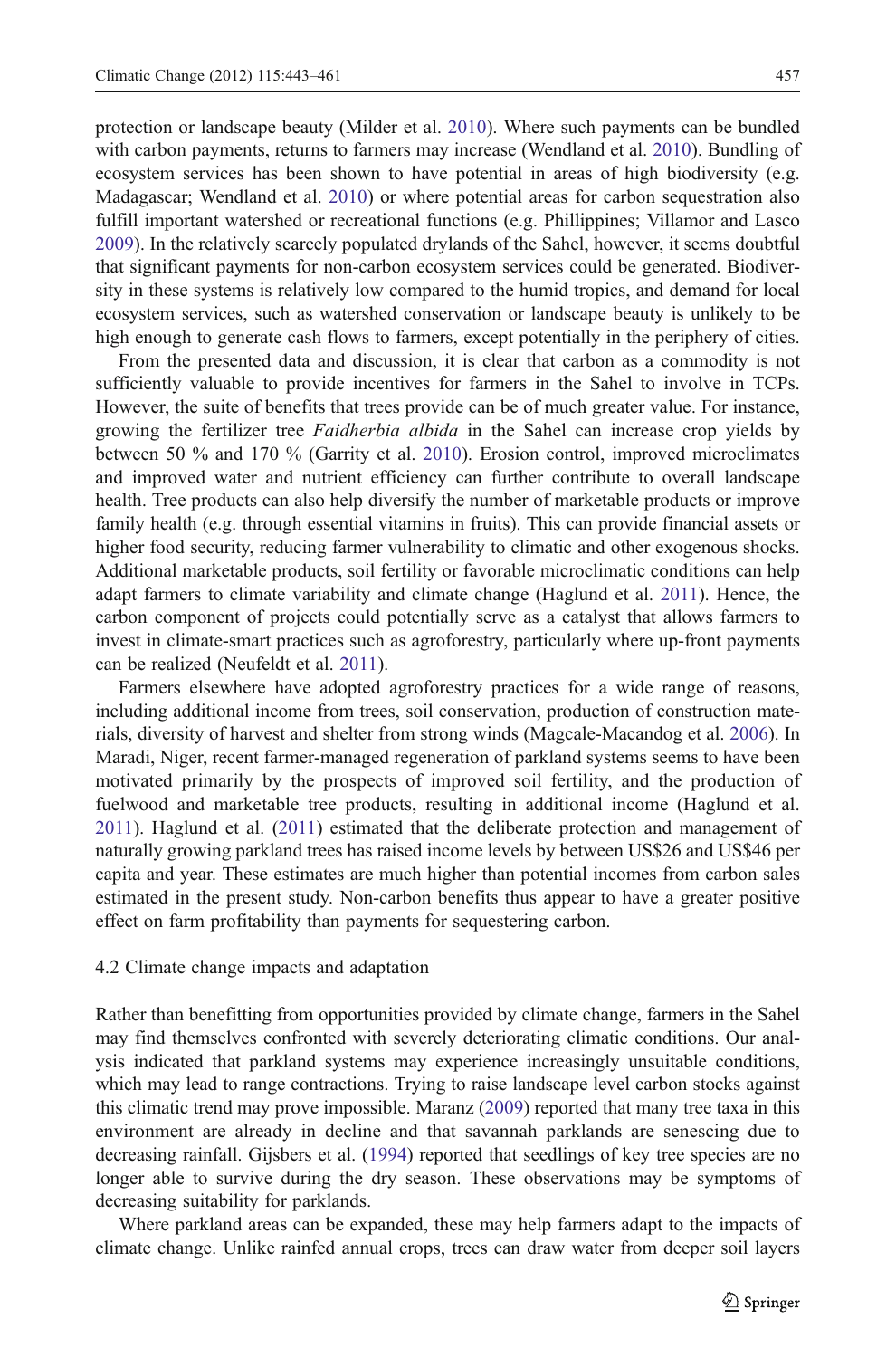<span id="page-15-0"></span>and are thus able to produce food, fodder and fiber, even when annual crops fail. Fertilizer trees can provide much-needed resources that allow raising yield levels. Finally, trees on farms can help diversify incomes and thus buffer farmers against the economic shocks that may occur during years of unfavorable weather.

The climate trajectory for the Sahel is far from clear. With projections ranging from unchanged conditions to strongly increasing aridity, governments and farmers have no unequivocal basis for managing the transition. However, with many future scenarios indicating increasing aridity, it seems likely that inadequate efforts to adapt will make farmers increasingly vulnerable to the extremes of a rainfall distribution that is shifted towards drier conditions than prevail today. The cost of the necessary adaptation measures is likely to exceed the value of carbon that can be stored in Sahelian cropping systems. It appears that in the Sahel, the opportunities provided by climate change will be greatly outweighed by the challenges it presents.

# 5 Conclusions

Carbon stocks in Sahelian parklands are substantially higher than in croplands in this region, but deterioration of climatic conditions may reduce suitable ranges for this agroecosystem. Substantial climate risks are thus incurred in the establishment of parklands for carbon sequestration, especially if carbon sales are needed to make such efforts economically viable. Even if climatic conditions remain unchanged, economically viable Terrestrial Carbon Projects (TCPs) require large numbers of farmers and carbon prices that are higher than at present. Economics on the farmers' side made carbon sequestration seem like an economically unattractive option. Nevertheless, the recent re-establishment of thousands of hectares of parklands in Southern Niger, without any payments for carbon sequestration, indicates that non-carbon benefits may very well be a motivating factor leading to largescale establishment of parklands.

Providing benefits from TCPs to the poorest farmers will be challenging, because such farmers are the least profitable ones for investors to work with. Net Present Values for small farmers were low, especially when considering the high discount rate on future revenue that they likely apply. The unpredictability of the ecological and economic framework for carbon projects in the Sahel, with uncertainty about future climate and the survival of trees, as well as future carbon prices, make this region a high-risk area for profit-oriented investments in TCPs.

Acknowledgments We appreciate the help of Gray Tappan at the US Geological Survey, who provided USGS land use data for use in this study, even before their official release. We are also grateful to Tanja Havemann, Director of BeyondCarbon GmbH in Zurich for making her biocarbon business model available to us.

## **References**

Ajayi OC, Akinnifesi FK, Sileshi G, Chakeredza S (2007) Adoption of renewable soil fertility replenishment technologies in the southern African region: lessons learnt and the way forward. Nat Resour Forum 31:306–317

Albrecht A, Kandji ST (2003) Carbon sequestration in tropical agroforestry systems. Agric Ecosyst Environ 99:15–27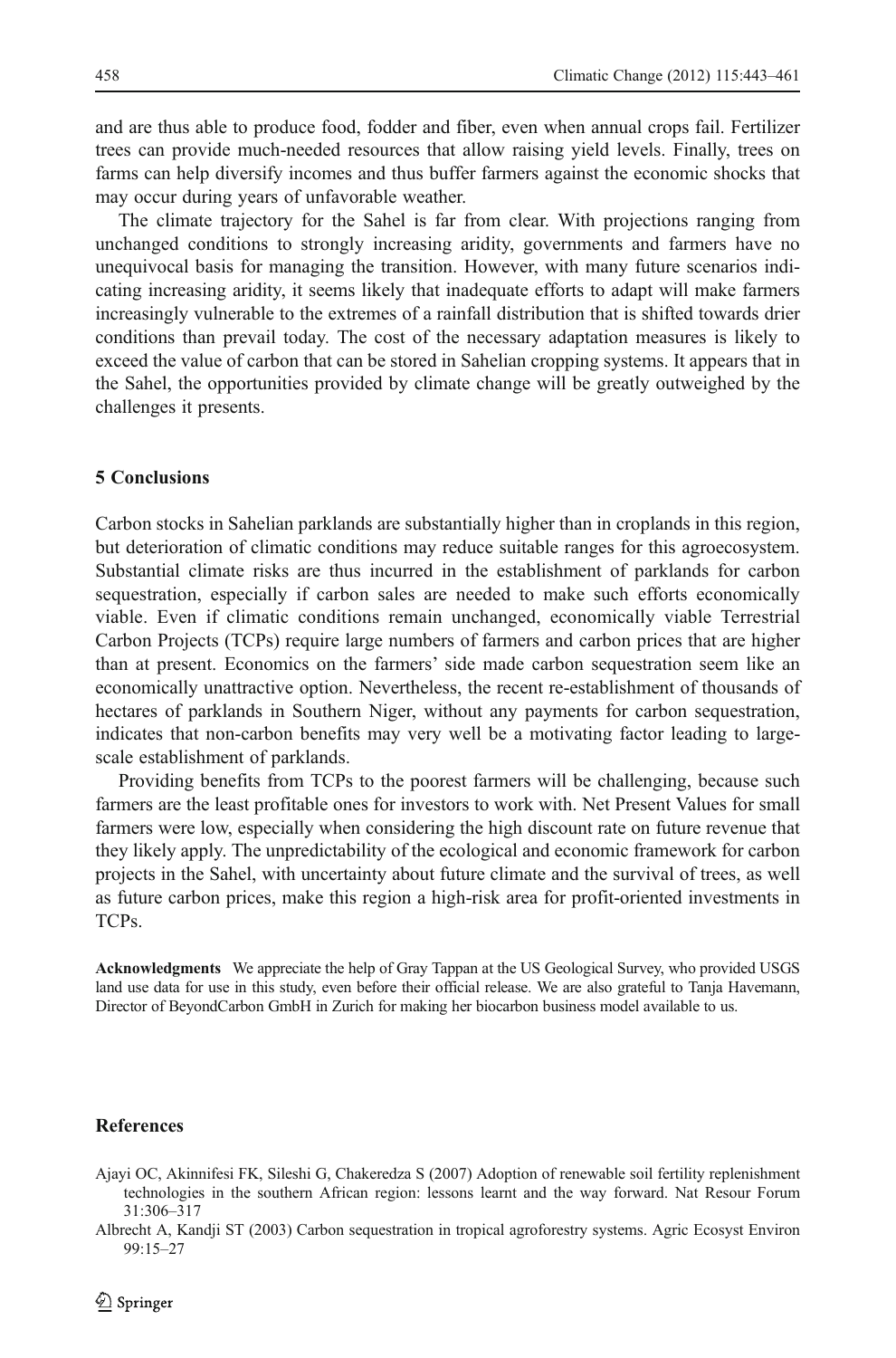- <span id="page-16-0"></span>Allen RG, Pereira LS, Raes D, Smith M (1988) Crop evapotranspiration—guidelines for computing crop water requirements. FAO—Food and Agriculture Organization of the United Nations, Rome
- Balderas-Torres A, Marchant R, Lovett JC, Smart JCR, Tipper R (2010) Analysis of the carbon sequestration costs of afforestation and reforestation agroforestry practices and the use of cost curves to evaluate their potential for implementation of climate change mitigation. Ecol Econ 69:469–477
- Bayala J, Teklehaimanot Z, Ouedraogo SJ (2002) Millet production under pruned tree crowns in a parkland system in Burkina Faso. Agrofor Syst 54:203–214
- Bayala J, Teklehaimanot Z, Ouedraogo SJ (2004) Fine root distribution of pruned trees and associated crops in a parkland system in Burkina Faso. Agrofor Syst 60:13–26
- Bayala J, Balesdent J, Marol C, Zapata F, Teklehaimanot Z, Ouedraogo SJ (2006) Relative contribution of trees and crops to soil carbon content in a parkland system in Burkina Faso using variations in natural C-13 abundance. Nutr Cycl Agroecosyst 76:193–201
- Bellucci A, Gualdi S, Navarra A (2010) The double-ITCZ syndrome in coupled general circulation models: the role of large-scale vertical circulation regimes. J Clim 23:1127–1145
- Bouvet JM, Fontaine C, Sanou H, Cardi C (2004) An analysis of the pattern of genetic variation in Vitellaria paradoxa using RAPD markers. Agrofor Syst 60:61–69
- Cannell MGR, Van Noordwijk M, Ong CK (1996) The central agroforestry hypothesis: the trees must acquire resources that the crop would not otherwise acquire. Agrofor Syst 34:27–31
- CARE (2011) Making carbon finance for sustainable agriculture work for poor people. CARE, Kenya
- Deans JD, Munro RC (2004) Comparative water use by dryland trees in Parklands in Senegal. Agrofor Syst 60:27–38
- Diaz D, Hamilton K, Johnson E (2011) State of the forest carbon markets 2011—from canopy to currency. Ecosystem Marketplace, Forest Trends, Washington, D.C
- Dumanski J, Desjardins RL, Tarnocai C, Monreal C, Gregorich EG, Kirkwood V, Campbell CA (1998) Possibilities for future carbon sequestration in Canadian agriculture in relation to land use changes. Clim Chang 40:81–103
- Garrity DP (2004) Agroforestry and the achievement of the millennium development goals. Agrofor Syst 61– 2:5–17
- Garrity D, Akinnifesi F, Ajayi O, Weldesemayat S, Mowo J, Kalinganire A, Larwanou M, Bayala J (2010) Evergreen agriculture: a robust approach to sustainable food security in Africa. Food Secur 2:197–214
- Gijsbers HJM, Kessler JJ, Knevel MK (1994) Dynamics and natural regeneration of woody species in farmed parklands in the Sahel Region (Privince of Passore, Burkina-Faso) For. Ecol Manag 64:1–2
- Haglund E, Ndjeunga J, Snook L, Pasternak D (2011) Dry land tree management for improved household livelihoods: farmer managed natural regeneration in Niger. J Environ Manag 92:1696–1705
- Hargreaves GL, Hargreaves GH, Riley JP (1985) Irrigation water requirements for Senegal River Basin. J Irrig Drain Eng-Asce 111:265–275
- Hernandez PA, Graham CH, Master LL, Albert DL (2006) The effect of sample size and species characteristics on performance of different species distribution modeling methods. Ecography 29:773–785
- Hijmans RJ, Graham CH (2006) The ability of climate envelope models to predict the effect of climate change on species distributions. Glob Chang Biol 12:2272–2281
- Hijmans RJ, Cameron SE, Parra JL, Jones PG, Jarvis A (2005) Very high resolution interpolated climate surfaces for global land areas. Int J Climatol 25:1965–1978
- IPCC (2000) IPCC special report on land use, land-use change and forestry. Cambridge University Press, Cambridge
- IPCC (2007) Climate change 2007—synthesis report. Contributions of working groups I, II and III to the fourth assessment report of the intergovernmental panel on climate change. Intergovernmental Panel on Climate Change, Geneva, Switzerland
- Jose S (2009) Agroforestry for ecosystem services and environmental benefits: an overview. Agrofor Syst 76:1–10
- Kater LJM, Kante S, Budelman A (1992) Karité (Vitellaria paradoxa) and Néré (Parkia biglobosa) associated with crops in South Mali. Agrofor Syst 18:89–105
- Kelly BA, Bouvet JM, Picard N (2004) Size class distribution and spatial pattern of Vitellaria paradoxa in relation to farmers' practices in Mali. Agrofor Syst 60:3–11
- Kho RM, Yacouba B, Yaye M, Katkore B, Moussa A, Iktam A, Mayaki A (2001) Separating the effects of trees on crops: the case of Faidherbia albida and millet in Niger. Agrofor Syst 52:219–238
- Kindt R, Kalinganire A, Larwanou M, Belem M, Dakouo JM, Bayala J, Kaire M (2008) Species accumulation within land use and tree diameter categories in Burkina Faso, Mali, Niger and Senegal. Biodivers Conserv 17:1883–1905
- Kuersten E, Burschel P (1993) CO<sub>2</sub>-mitigation by agroforestry. Water Air Soil Pollut 70:533–544
- Lasco RD, Evangelista RS, Pulhin FB (2010) Potential of community-based forest management to mitigate climate change in the Philippines. Small-Scale For 9:429–443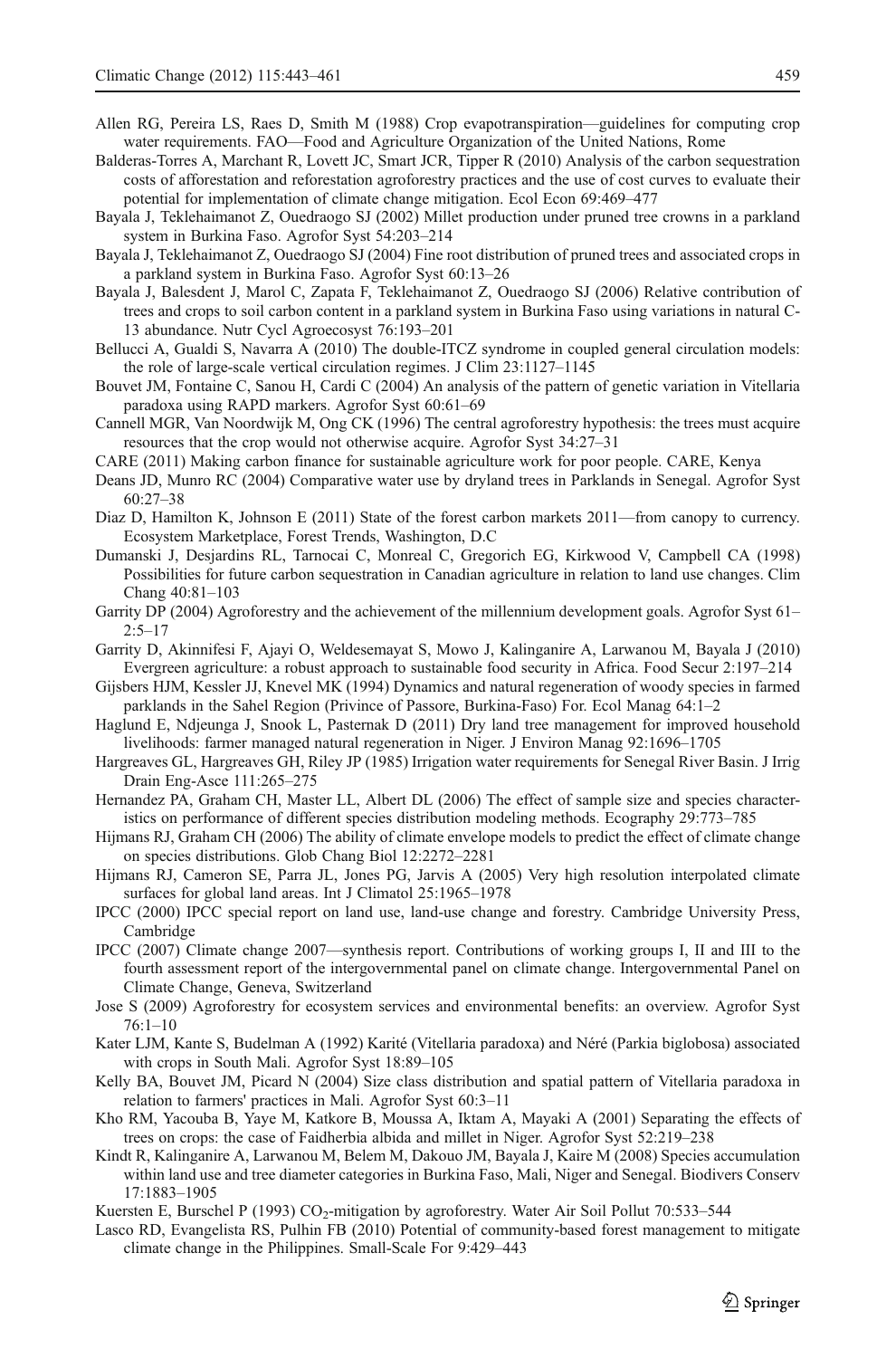- <span id="page-17-0"></span>Luedeling E, Sileshi G, Beedy T, Dietz J (2011) Carbon sequestration potential of agroforestry systems in Africa. In: Kumar BM, Nair PKR (eds) Carbon sequestration potential of agroforestry systems: opportunities and challenges. Springer Science+Business Media B.V., Dordrecht, pp. 61–83
- Lumley S (1997) The environment and the ethics of discounting: an empirical analysis. Ecol Econ 20:71–82 Magcale-Macandog DB, Visco RG, Delgado MEM (2006) Agroforestry adoption, innovations and small-
- holder farmers' motivations in tropical uplands of Southern Philippines. J Sustain Agric 28:131–143 Maranz S (2009) Tree mortality in the African Sahel indicates an anthropogenic ecosystem displaced by climate change. J Biogeogr 36:1181–1193
- Maranz S, Wiesman Z, Bisgaard J, Bianchi G (2004) Germplasm resources of Vitellaria paradoxa based on variations in fat composition across the species distribution range. Agrofor Syst 60:71–76
- Milder JC, Scherr SJ, Bracer C (2010) Trends and future potential of payment for ecosystem services to alleviate rural poverty in developing countries. Ecol Soc 15:6
- Montagnini F, Nair PKR (2004) Carbon sequestration: an underexploited environmental benefit of agroforestry systems. Agrofor Syst 61–2:281–295
- Nair PKR (2007) Agroforestry for sustainability of lower-input land-use systems. J Crop Improv 19:25–47
- Nair PKR, Kumar BM, Nair VD (2009a) Agroforestry as a strategy for carbon sequestration. J Plant Nutr Soil Sci-Z Pflanzenernahr Bodenkd 172:10–23
- Nair PKR, Nair VD, Kumar BM, Haile SG (2009b) Soil carbon sequestration in tropical agroforestry systems: a feasibility appraisal. Environ Sci Pol 12:1099–1111
- Neufeldt H, Kristjanson P, Thorlakson T, Gassner A, Norton-Griffiths M, Place F, Langford K (2011) Making climate-smart agriculture work for the poor. ICRAF Policy Brief 12. World Agroforestry Centre, Nairobi
- Odebiyi JA, Bada SO, Omoloye AA, Awodoyin RO, Oni PI (2004) Vertebrate and insect pests and hemiparasitic plants of Parkia biglobosa and Vitellaria paradoxa in Nigeria. Agrofor Syst 60:51–59
- Paustian K, Cole CV, Sauerbeck D, Sampson N (1998) CO2 mitigation by agriculture: an overview. Clim Chang 40:135–162
- Pearson RG, Raxworthy CJ, Nakamura M, Townsend Peterson A (2007) Predicting species distributions from small numbers of occurrence records: a test case using cryptic geckos in Madagascar. J Biogeogr 34:102–117
- Phillips SJ, Dudík M (2008) Modeling of species distributions with Maxent: new extensions and a comprehensive evaluation. Ecography 31:161–175
- Phillips SJ, Anderson RP, Schapire RE (2006) Maximum entropy modeling of species geographic distributions. Ecol Model 190:231–259
- Reij C, Tappan G, Belemvire A (2005) Changing land management practices and vegetation on the Central Plateau of Burkina Faso (1968–2002). J Arid Environ 63:642–659
- Reij C, Tappan GG, Smale M (2009) Agroenvironmental transformation in the Sahel—another kind of "Green Revolution". IFPRI Discussion Paper No. 914:1–52
- Sanchez PA (1995) Science in agroforestry. Agrofor Syst 30:5–55
- Sinclair FL (1999) A general classification of agroforestry practice. Agrofor Syst 46:161–180
- Smith P, Martino D, Cai Z, Gwary D, Janzen H, Kumar P, McCarl B, Ogle S, O'Mara F, Rice C, Scholes B, Sirotenko O, Howden M, McAllister T, Pan G, Romanenkov V, Schneider U, Towprayoon S, Wattenbach M, Smith J (2008) Greenhouse gas mitigation in agriculture. Philos Trans R Soc B-Biol Sci 363:789–813
- Sovacool BK (2011) Four problems with global carbon markets: a critical review. Energy Environ 22:681– 694
- Stéphenne N, Lambin EF (2001) A dynamic simulation model of land-use changes in Sudano-sahelian countries of Africa (SALU). Agric Ecosyst Environ 85:145–161
- Swallow BM, Kallesoe MF, Iftikhar UA, van Noordwijk M, Bracer C, Scherr SJ, Raju KV, Poats SV, Duraiappah AK, Ochieng BO, Mallee H, Rumley R (2009) Compensation and rewards for environmental services in the developing world: framing pan-tropical analysis and comparison. Ecol Soc 14(2): 26. <http://www.ecologyandsociety.org/vol14/iss2/art26/>
- Takimoto A (2007) Carbon sequestration potential of agroforestry systems in the West African Sahel: an assessment of biological and socioeconomic feasibility. University of Florida, Gainesville
- Takimoto A, Nair PKR, Nair VD (2008) Carbon stock and sequestration potential of traditional and improved agroforestry systems in the West African Sahel. Agric Ecosyst Environ 125:159–166
- Thomson AM, Calvin KV, Chini LP, Hurtt G, Edmonds JA, Bond-Lamberty B, Frolking S, Wise MA, Janetos AC (2010) Climate mitigation and the future of tropical landscapes. Proc Natl Acad Sci U S A 107:19633–19638
- Tilander Y, Ouedraogo G, Yougma F (1995) Impact of tree coppicing on tree-crop competition in parkland and alley farming systems in semiarid Burkina Faso. Agrofor Syst 30:363–378
- Timmer LA, Kessler JJ, Slingerland M (1996) Pruning of nere trees (Parkia biglobosa (Jacq) Benth) on the farmlands of Burkina Faso, West Africa. Agrofor Syst 33:87–98